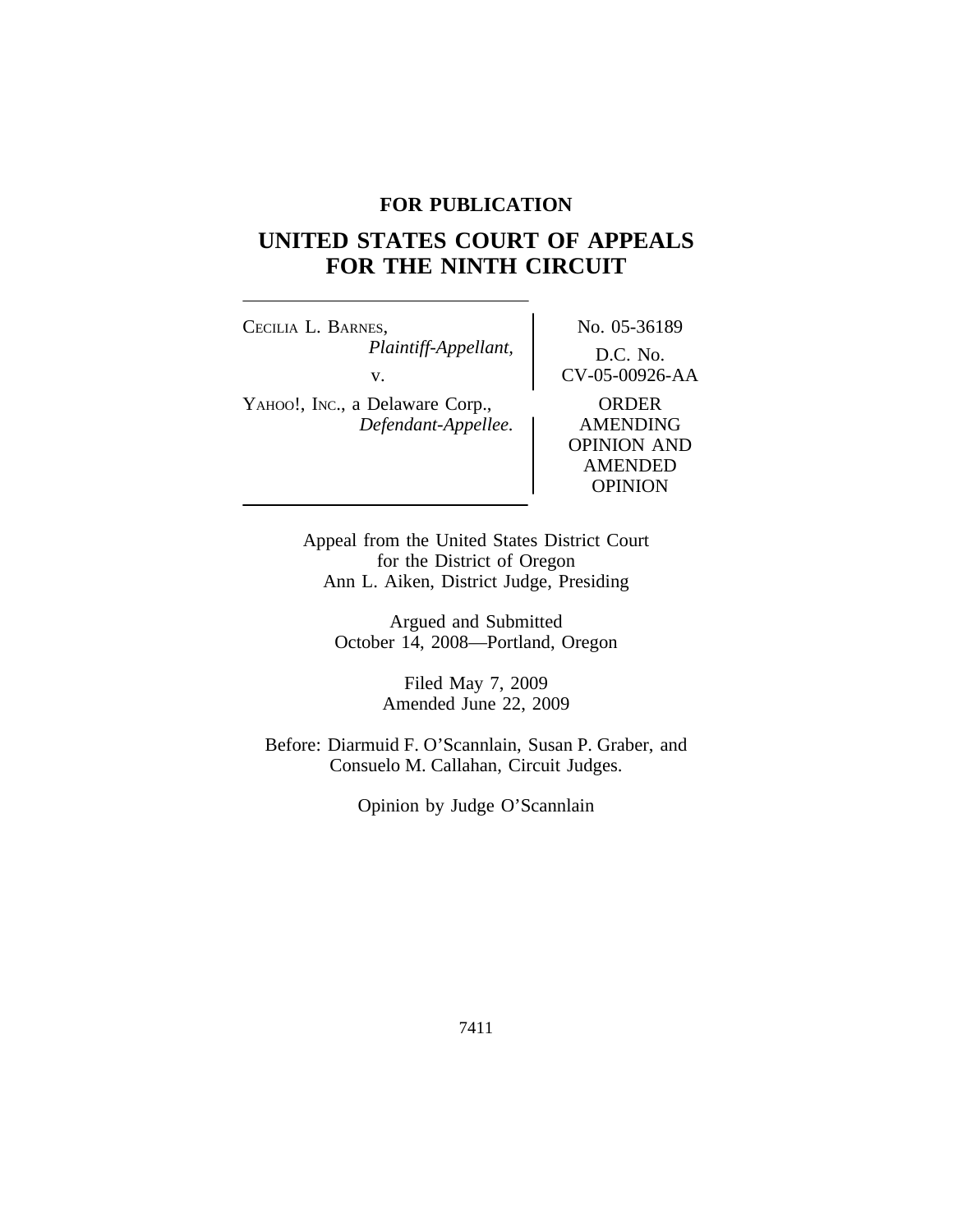# **COUNSEL**

Thomas R. Rask, III, Kell, Alterman & Runstein LLP, Portland, Oregon, argued the cause for the appellant and filed briefs. Denise N. Gorrell, Kell, Alterman & Runstein LLP, Portland, Oregon, was also on the briefs.

Patrick J. Carome, Wilmer, Cutler, Pickering, Hale and Dorr LLP, Washington, D.C., argued the cause for the appellee and filed the brief; Samir Jain and C. Colin Rushing, Wilmer, Cutler, Pickering, Hale and Dorr LLP, Washington, D.C., and Reginald Davis and Eulonda Skyles, of Counsel for Yahoo!, Inc., Sunnyvale, California, were also on the brief.

# **ORDER**

## I

The opinion filed in this case on May 7, 2009, is amended as follows.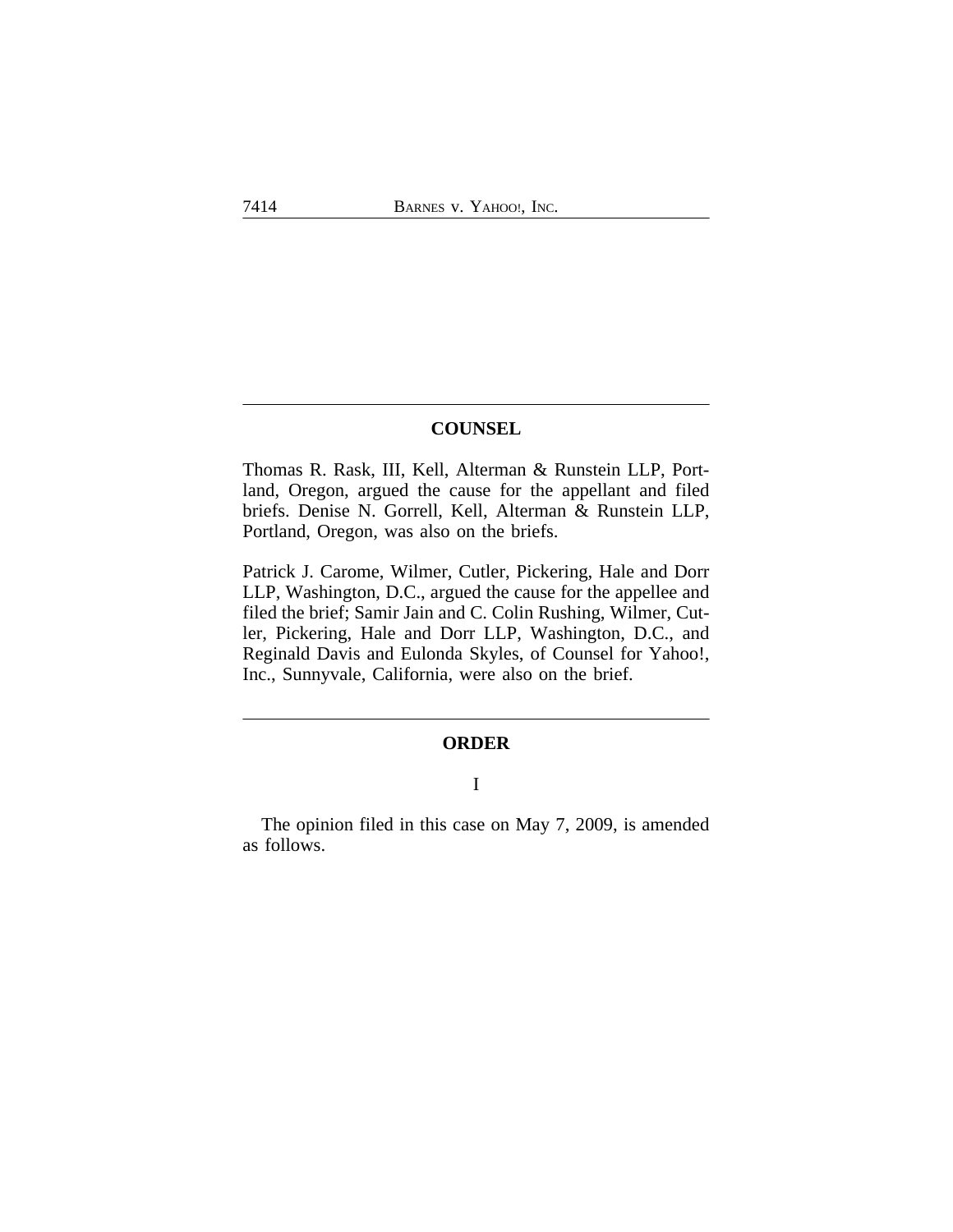Delete Part II.

At page 5318 of the slip opinion, line 5, change <III> to  $<$ II $>$ 

At page 5320 of the slip opinion, replace the text of footnote 4 with the following:

 $\langle$ We limit our restatement of section 230(c)(1) to state law claims because we deal in this case with state law claims only. We have held that the Amendment's protection also extends to federal law causes of action, *see, e.g.*, *Fair Housing Council of San Fernando Valley v. Roommates.com*, 521 F.3d 1157 (9th Cir. 2008) (en banc) (applying the Amendment to a cause of action under the Fair Housing Act, 42 U.S.C. § 3601 *et seq.*). Because no federal law cause of action is present in this case, we need not decide how or whether our discussion of section  $230(c)(1)$  would change in the face of such a federal claim.>

At page 5323 of the slip opinion, line 11, change  $\langle$  IV $>$  to <III>

At page 5330 of the slip opinion, line 1, change  $\langle V \rangle$  to  $<$ IV $>$ 

At page 5335 of the slip opinion, line 24, change  $\langle VI \rangle$  to  $<\vee>$ 

### II

The motion to become amici curiae and file a brief as amici curiae, filed on May 20, 2009, by Public Citizen, the Center for Democracy and Technology, the Citizen Media Law Project, and the Electronic Frontier Foundation, is GRANTED. The motion for leave to file a brief as amicus brief, filed on June 1, 2009, by Xcentric Ventures, LLC, is GRANTED.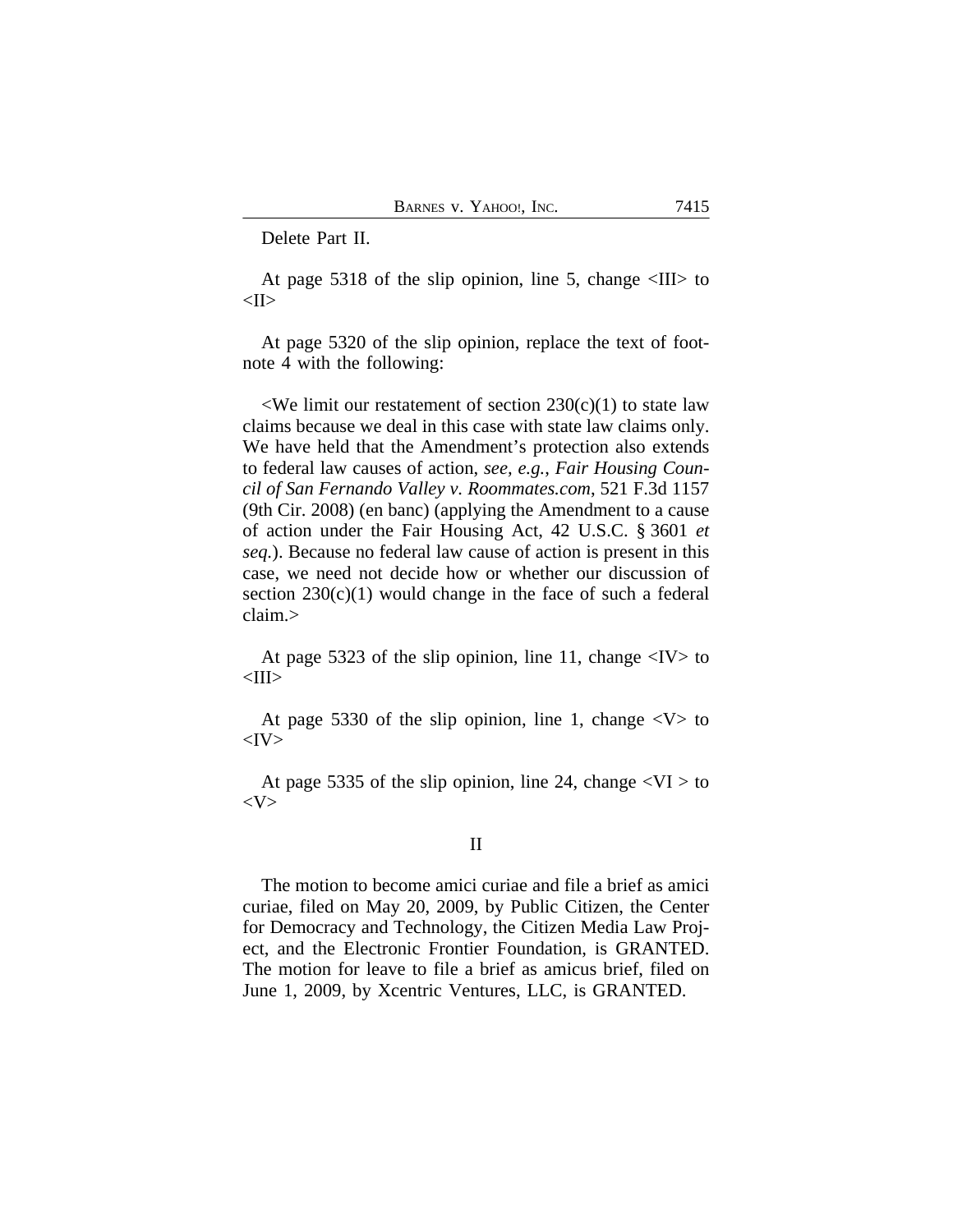The panel has unanimously voted to deny Plaintiff-Appellant's petition for rehearing or for rehearing en banc. The panel has also unanimously voted to deny Defendant-Appellee's petition for rehearing and for rehearing en banc. The full court has been advised of the petitions for rehearing en banc and no active judge has requested a vote on whether to rehear the matter en banc. Fed. R. App. P. 35.

The petitions for rehearing and for rehearing en banc are DENIED. No further petitions for rehearing or rehearing en banc may be filed.

#### **OPINION**

O'SCANNLAIN, Circuit Judge:

We must decide whether the Communications Decency Act of 1996 protects an internet service provider from suit where it undertook to remove from its website material harmful to the plaintiff but failed to do so.

I

This case stems from a dangerous, cruel, and highly indecent use of the internet for the apparent purpose of revenge.**<sup>1</sup>**

In late 2004, Cecilia Barnes broke off a lengthy relationship with her boyfriend. For reasons that are unclear, he responded

**<sup>1</sup>**The parties agree that, as this appeal comes to us on grant of a motion for dismissal under Federal Rule of Civil Procedure 12(b)(6), we accept as true the facts alleged in the complaint and construe them in the light most favorable to the plaintiff. *Anderson v. Clow* (*In re Stac Electronics Securities Litig.*), 89 F.3d 1399, 1403 (9th Cir. 1996) (also noting that "conclusory allegations of law and unwarranted inferences are insufficient to defeat a motion to dismiss for failure to state a claim" (internal quotation marks omitted)). Yahoo has indicated that it would "hotly contest[ ]" the factual allegations of the complaint if it is not dismissed.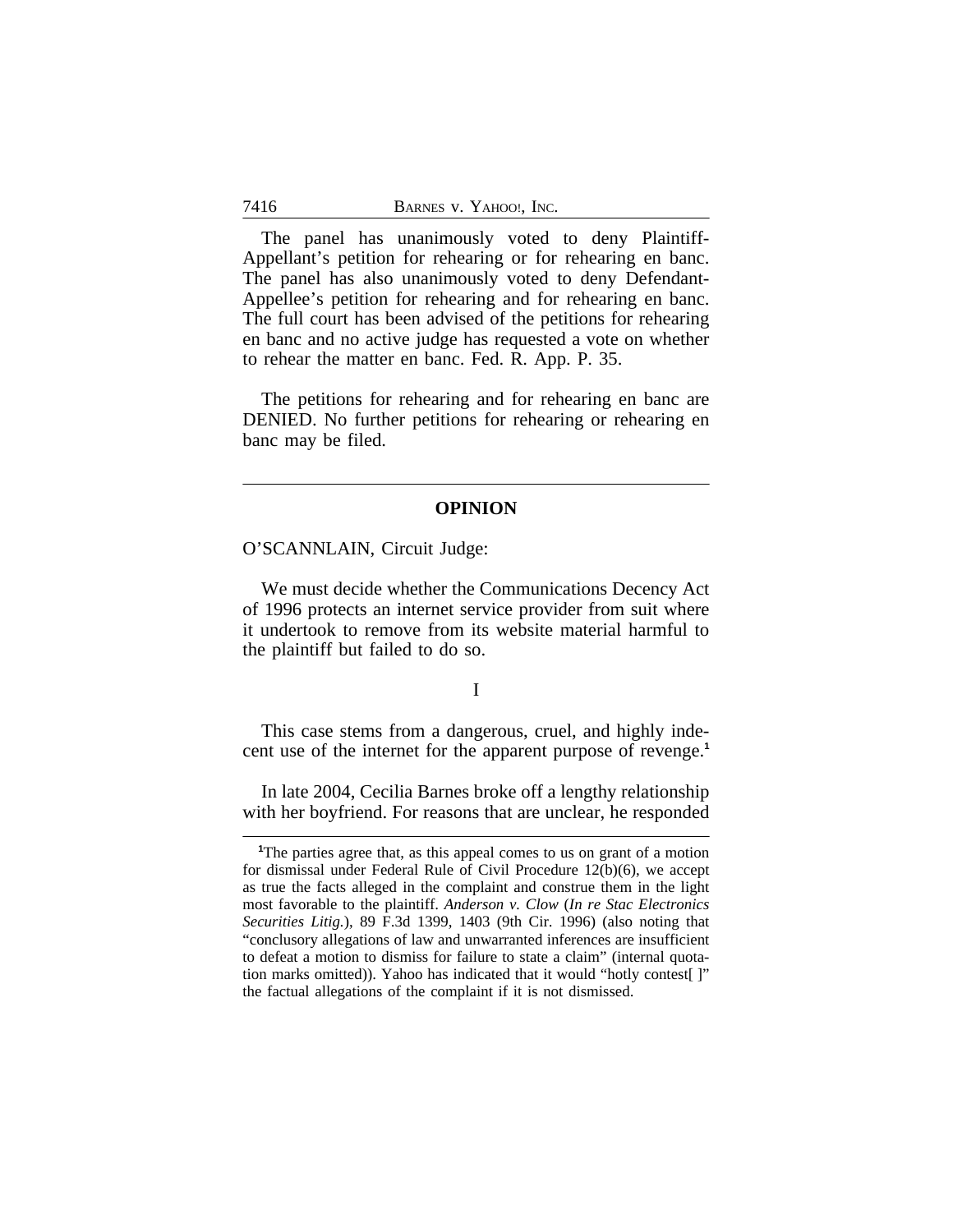| BARNES V. YAHOO!, INC. |  | 7417 |
|------------------------|--|------|
|------------------------|--|------|

by posting profiles of Barnes on a website run by Yahoo!, Inc. ("Yahoo"). According to Yahoo's Member Directory, "[a] public profile is a page with information about you that other Yahoo! members can view. You[r] profile allows you to publicly post information about yourself that you want to share with the world. Many people post their age, pictures, location, and hobbies on their profiles." Through Yahoo's online service, computer users all over the country and the world can view such profiles.

Barnes did not authorize her now former boyfriend to post the profiles, which is hardly surprising considering their content. The profiles contained nude photographs of Barnes and her boyfriend, taken without her knowledge, and some kind of open solicitation, whether express or implied is unclear, to engage in sexual intercourse. The ex-boyfriend then conducted discussions in Yahoo's online "chat rooms," posing as Barnes and directing male correspondents to the fraudulent profiles he had created. The profiles also included the addresses, real and electronic, and telephone number at Barnes' place of employment. Before long, men whom Barnes did not know were peppering her office with emails, phone calls, and personal visits, all in the expectation of sex.

In accordance with Yahoo policy, Barnes mailed Yahoo a copy of her photo ID and a signed statement denying her involvement with the profiles and requesting their removal. One month later, Yahoo had not responded but the undesired advances from unknown men continued; Barnes again asked Yahoo by mail to remove the profiles. Nothing happened. The following month, Barnes sent Yahoo two more mailings. During the same period, a local news program was preparing to broadcast a report on the incident. A day before the initial air date of the broadcast, Yahoo broke its silence; its Director of Communications, a Ms. Osako, called Barnes and asked her to fax directly the previous statements she had mailed. Ms. Osako told Barnes that she would "personally walk the statements over to the division responsible for stopping unautho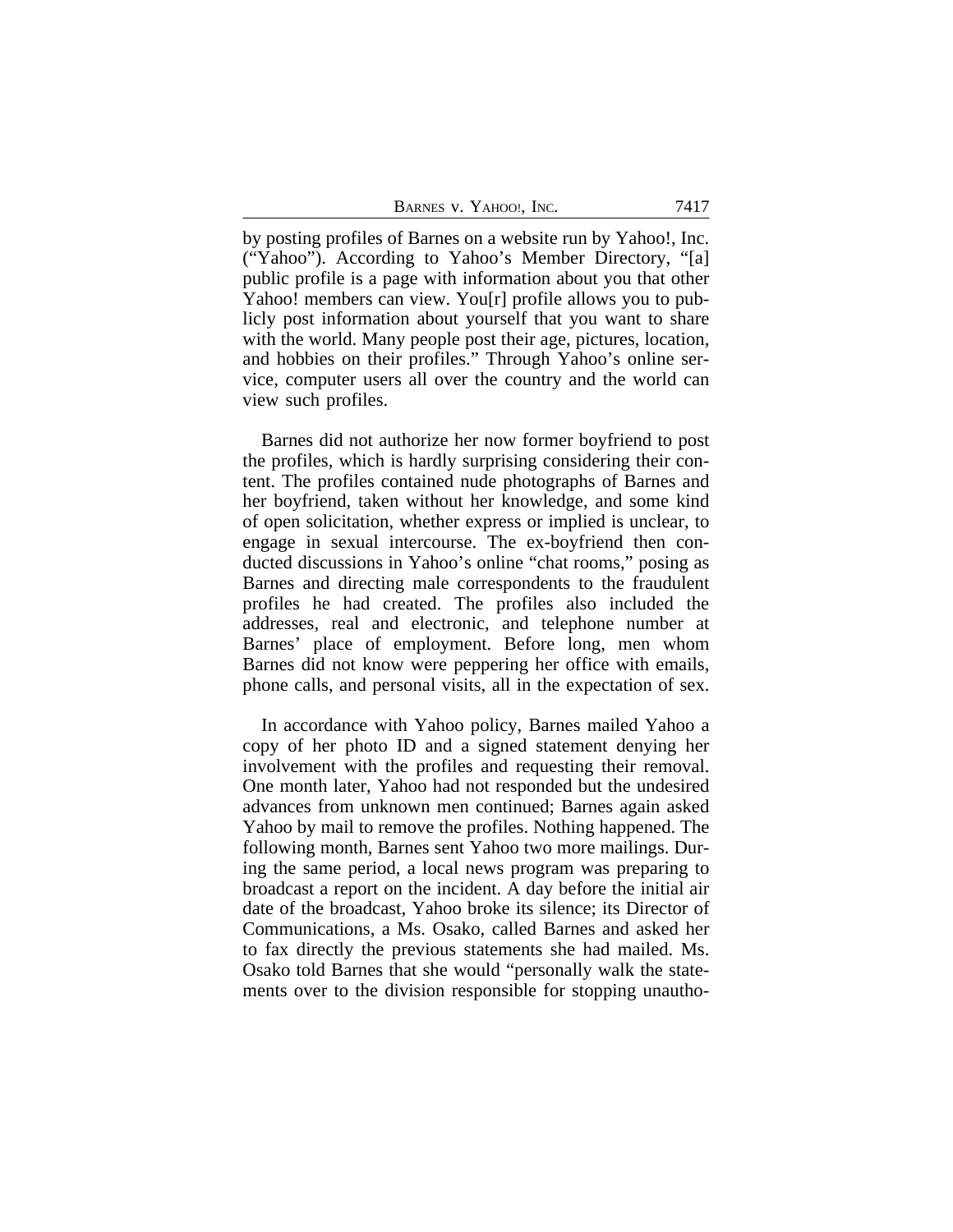rized profiles and they would take care of it." Barnes claims to have relied on this statement and took no further action regarding the profiles and the trouble they had caused. Approximately two months passed without word from Yahoo, at which point Barnes filed this lawsuit against Yahoo in Oregon state court. Shortly thereafter, the profiles disappeared from Yahoo's website, apparently never to return.

Barnes' complaint against Yahoo is somewhat unclear, but it appears to allege two causes of action under Oregon law. First, the complaint suggests a tort for the negligent provision or non-provision of services which Yahoo undertook to provide. As Barnes pointed out in her briefs, Oregon has adopted section 323 of the Restatement (Second) of Torts (1965), which describes the elements of this claim. For the sake of brevity, we refer to this tort, which is really a species of negligence, as a "negligent undertaking." Barnes also refers in her complaint and in her briefs to Yahoo's "promise" to remove the indecent profiles and her reliance thereon to her detriment. We construe such references to allege a cause of action under section 90 of the Restatement (Second) of Contracts (1981).

After Yahoo removed the action to federal court, it moved to dismiss the complaint under Federal Rule of Civil Procedure  $12(b)(6)$ . Yahoo contended that section  $230(c)(1)$  of the Communications Decency Act ("the Act") renders it immune from liability in this case. *See* 47 U.S.C. § 230(c)(1). The district court granted the motion to dismiss, finding that the Act did in fact protect Yahoo from liability as a matter of law. Barnes timely appealed, claiming that, in the first place, the so-called immunity under section 230(c) did not apply to the cause of action she has brought and that, even if it did, Yahoo did not fit under the terms of such immunity.

II

The district court dismissed Barnes' claim on the ground that section  $230(c)(1)$  makes Yahoo "immune" against any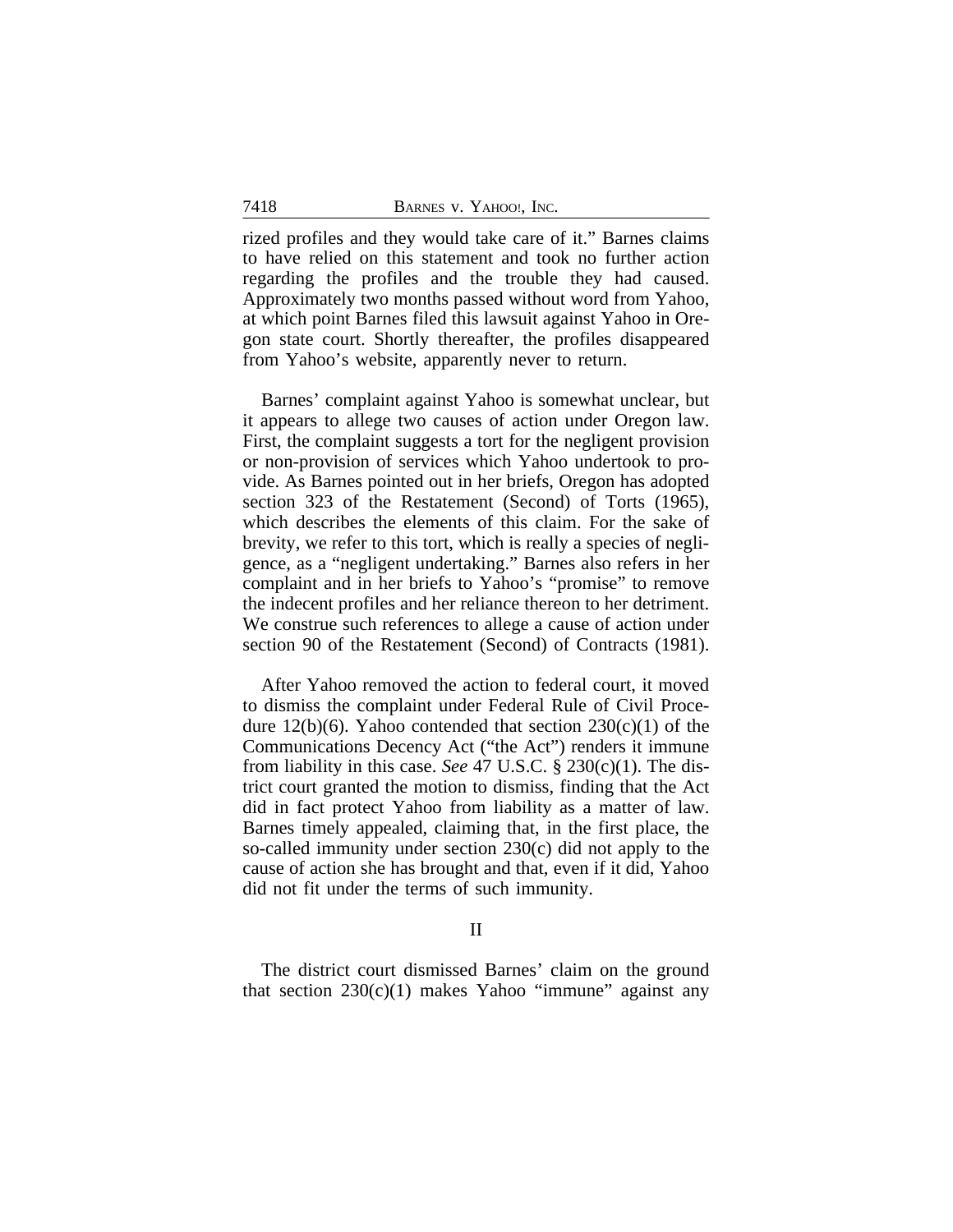liability for the content that Barnes' former boyfriend had posted. We begin by analyzing the structure and reach of the statute itself.

A

**[1]** Section 230 of the Act, also known as the Cox-Wyden Amendment ("the Amendment"), protects certain internetbased actors from certain kinds of lawsuits. The Amendment begins with a statement of findings and a statement of policy, in subsections 230(a) and (b), respectively. These are rather general, but they illustrate Congress' appreciation for the internet as a "forum for a true diversity of . . . myriad avenues for intellectual activity," which "ha[s] flourished . . . with a minimum of government regulation."  $\S 230(a)(3)-(4)$ . The statute's "policy" includes the promotion of interactive computer services and the "vibrant and competitive free market" for such services, as well as the encouragement of "blocking and filtering technologies that empower parents to restrict their children's access to objectionable or inappropriate online material." § 230(b)(1)-(2) & (4)-(5). We have recognized in this declaration of statutory purpose two parallel goals. The statute is designed at once "to promote the free exchange of information and ideas over the Internet and to encourage voluntary monitoring for offensive or obscene material." *Carafano v. Metrosplash.com, Inc.*, 339 F.3d 1119, 1122 (9th Cir. 2003).

**[2]** Though we keep these goals, which the statutory language declares, in mind, we must closely hew to the text of the statutory bar on liability in construing its extent. The operative section of the Amendment is section 230(c), which states in full:

(c) Protection for "good samaritan" blocking and screening of offensive material

(1) Treatment of publisher or speaker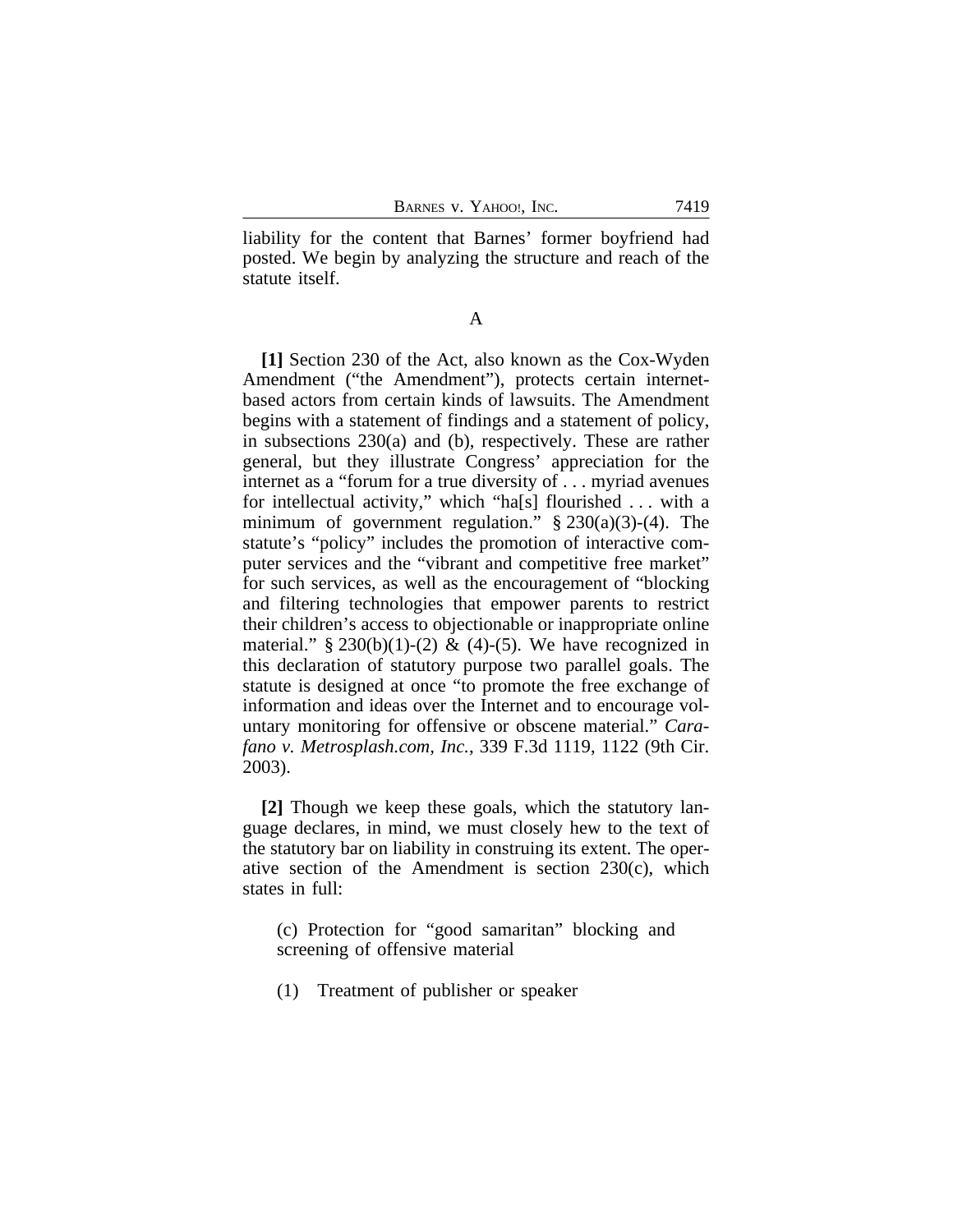No provider or user of an interactive computer service shall be treated as the publisher or speaker of any information provided by another information content provider.

(2) Civil liability

No provider or user of an interactive computer service shall be held liable on account of—

(A) any action voluntarily taken in good faith to restrict access to or availability of material that the provider or user considers to be obscene, lewd, lascivious, filthy, excessively violent, harassing, or otherwise objectionable, whether or not such material is constitutionally protected; or

(B) any action taken to enable or make available to information content providers or others the technical means to restrict access to material described in paragraph (1).

**[3]** Section 230(c) has two parts. Yahoo relies exclusively on the first part, which bars courts from treating certain internet service providers as publishers or speakers. Looking at the text, it appears clear that neither this subsection nor any other declares a general immunity from liability deriving from third-party content, as Yahoo argues it does. "Subsection (c)(1) does not mention 'immunity' or any synonym." *Chi. Lawyers' Comm. for Civil Rights Under Law, Inc. v. Craigslist, Inc.*, 519 F.3d 666, 669 (7th Cir. 2008). Our recent *en banc* decision in *Fair Housing Council of San Fernando Valley v. Roommates.com, LLC*, rested not on broad statements of immunity but rather on a careful exegesis of the statutory language. 521 F.3d 1157, 1171 (9th Cir. 2008) (en banc) (noting that to "provid[e] immunity every time a website uses data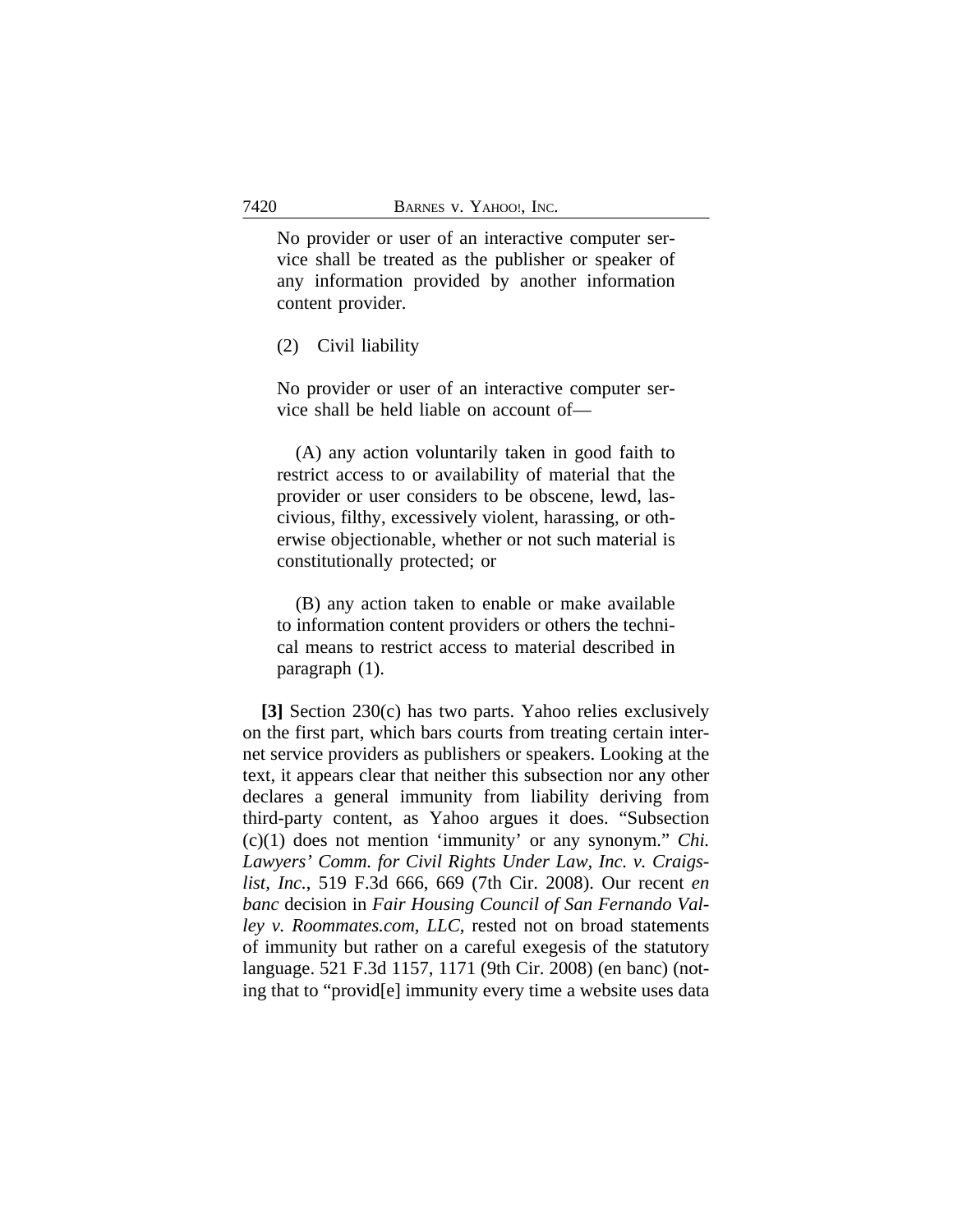initially obtained from third parties would eviscerate [the statute]"**<sup>2</sup>** ).

**[4]** Following this approach, one notices that subsection (c)(1), which after all is captioned "Treatment of publisher or speaker," precludes liability only by means of a definition. "No provider or user of an interactive computer service," it says, "*shall be treated* as the publisher or speaker of any information provided by another information content provider."  $§ 230(c)(1)$  (emphasis added). Subsection  $230(e)(3)$ makes explicit the relevance of this definition, for it cautions that "[n]o cause of action may be brought and no liability may be imposed under any State or local law that is inconsistent with this section." **3** Bringing these two subsections together, it appears that subsection  $(c)(1)$  only protects from liability (1) a provider or user of an interactive computer service (2) whom a plaintiff seeks to treat, under a state law cause of action,**<sup>4</sup>** as a publisher or speaker (3) of information provided by another information content provider.

**[5]** Barnes did not contest in the district court that Yahoo is a provider of an interactive computer service, and we have no trouble concluding that it qualifies as one.**<sup>5</sup>** Nor is there any

**<sup>5</sup>**Section 230 helpfully defines "interactive computer service" as "any information service, system, or access software provider that provides or

**<sup>2</sup>***Roommates* interpreted a different subsection of the Amendment, § 203(f)(3), but its approach remains instructive.

<sup>&</sup>lt;sup>3</sup>Conversely, "[n]othing in this section shall be construed to prevent any State from enforcing any State law that is consistent with this section." § 230(e)(3).

<sup>&</sup>lt;sup>4</sup>We limit our restatement of section  $230(c)(1)$  to state law claims because we deal in this case with state law claims only. We have held that the Amendment's protection also extends to federal law causes of action, *see, e.g.*, *Fair Housing Council of San Fernando Valley v. Roommates.com*, 521 F.3d 1157 (9th Cir. 2008) (en banc) (applying the Amendment to a cause of action under the Fair Housing Act, 42 U.S.C. § 3601 *et seq.*). Because no federal law cause of action is present in this case, we need not decide how or whether our discussion of section  $230(c)(1)$  would change in the face of such a federal claim.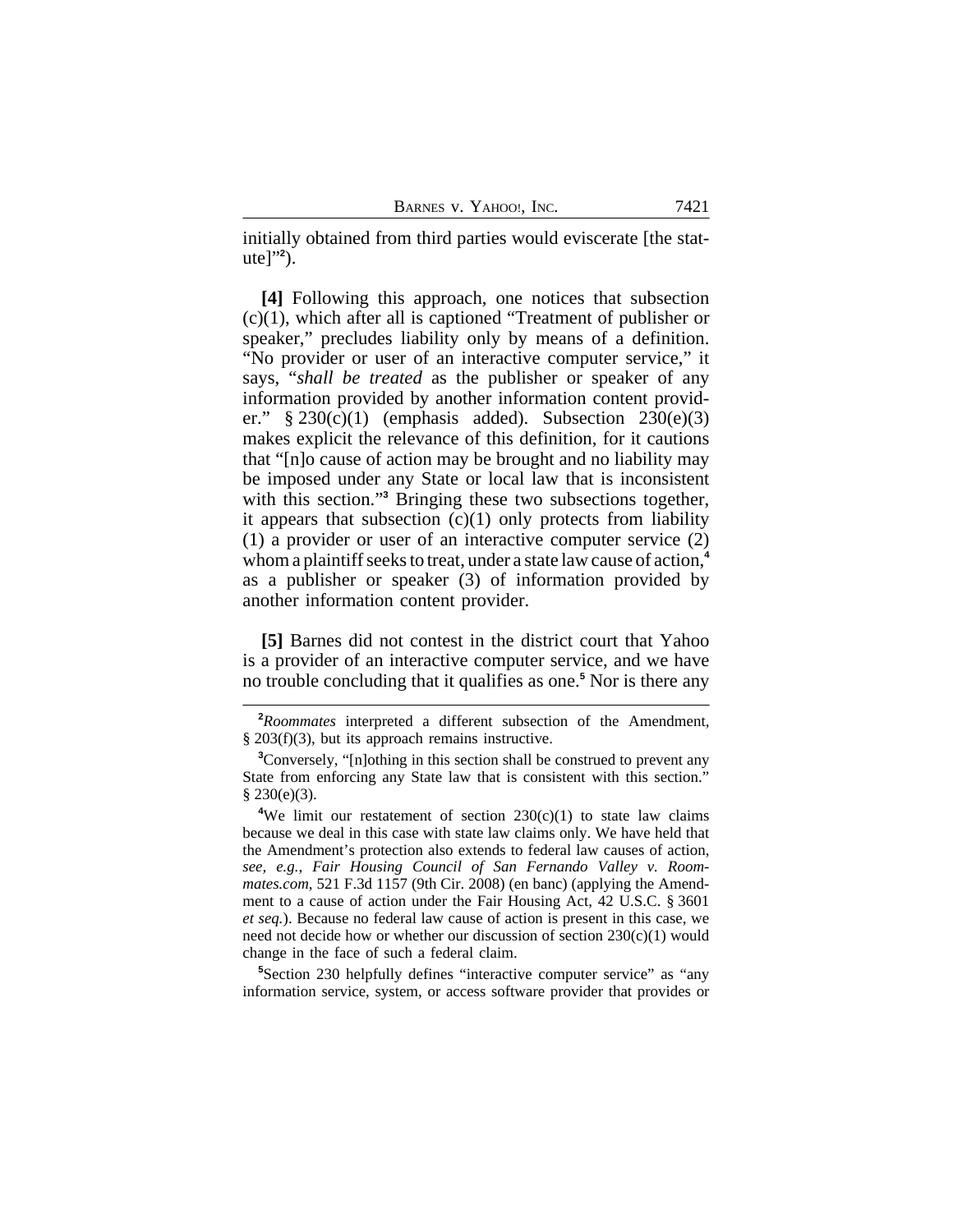dispute that the "information content"—such as it is—at issue in this case was provided by another "information content provider."**<sup>6</sup>** The flashpoint in this case is the meaning of the "publisher or speaker" part of subsection  $(c)(1)$ , and that is where we train our sights.

B

**[6]** By its terms, then, section (c)(1) only ensures that in certain cases an internet service provider**<sup>7</sup>** will not be "treated" as the "publisher or speaker" of third-party content for the purposes of another cause of action. The question before us is how to determine when, for purposes of this statute, a plaintiff's theory of liability would treat a defendant as a publisher or speaker of third-party content.

The cause of action most frequently associated with the cases on section 230 is defamation. *See, e.g., Carafano*, 339 F.3d 1119; *Batzel v. Smith*, 333 F.3d 1018 (9th Cir. 2003). This is not surprising, because, as we and some of our sister circuits have recognized, Congress enacted the Amendment in part to respond to a New York state court decision, *Stratton Oakmont, Inc. v. Prodigy Servs. Co.*, 1995 WL 323710 (N.Y.

<sup>7</sup>Subsection  $230(c)(1)$  also refers to interactive computer service users, which we do not mention further because such reference is irrelevant to this case.

enables computer access by multiple users to a computer server, including specifically a service or system that provides access to the Internet and such systems operated or services offered by libraries or educational institutions." § 230(f)(2).

**<sup>6</sup>**The statute also tells us that this term "means any person or entity that is responsible, in whole or in part, for the creation or development of information provided through the Internet or any other interactive computer service." § 230(f)(3). We have recently reiterated that "providing *neutral* tools to carry out what may be unlawful or illicit . . . does not amount to 'development' " for these purposes, *Roommates*, 521 F.3d at 1169; thus it is crystal clear that Yahoo is not an "information content provider" of the profiles.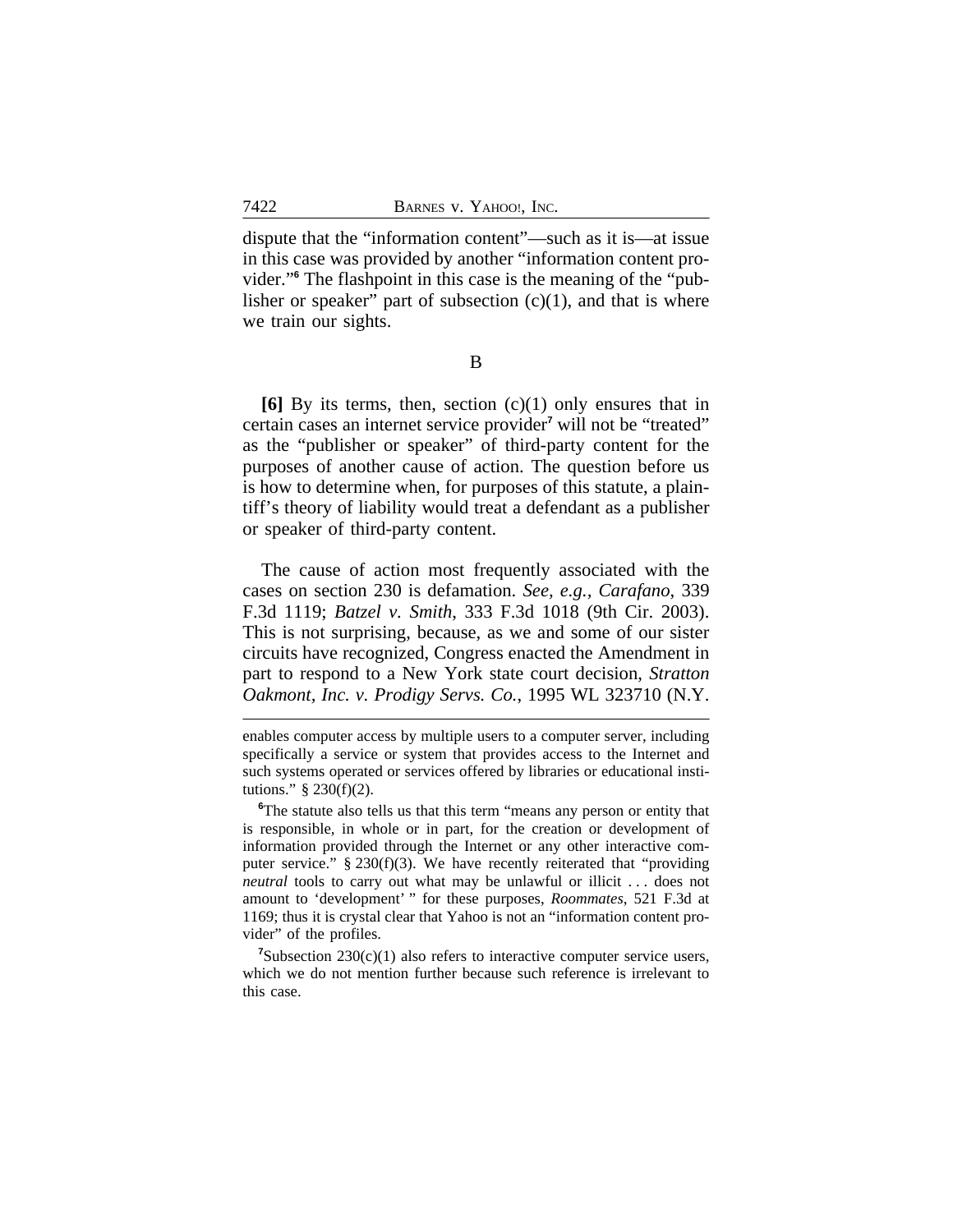| BARNES V. YAHOO!, INC. |  | 7423 |
|------------------------|--|------|
|------------------------|--|------|

Sup. Ct. May 24, 1995) (unpublished), which held that an internet service provider could be liable for defamation. *See e.g., Roommates*, 521 F.3d at 1163; *see also Zeran v. Am. Online, Inc.*, 129 F.3d 327, 331 (4th Cir. 1997).

**[7]** But "a law's scope often differs from its genesis," *Craigslist*, 519 F.3d at 671, and the language of the statute does not limit its application to defamation cases. Indeed, many causes of action might be premised on the publication or speaking of what one might call "information content." A provider of information services might get sued for violating anti-discrimination laws, *see, e.g., Roommates*, 521 F.3d 1157; for fraud, negligent misrepresentation, and ordinary negligence, *see, e.g., Doe v. MySpace, Inc.*, 528 F.3d 413 (5th Cir. 2008), *cert. denied*, 129 S. Ct. 600; for false light, *see, e.g., Flowers v. Carville*, 310 F.3d 1118 (9th Cir. 2002); or even for negligent publication of advertisements that cause harm to third parties, *see Braun v. Soldier of Fortune Magazine, Inc.*, 968 F.2d 1110 (11th Cir. 1992). Thus, what matters is not the name of the cause of action—defamation versus negligence versus intentional infliction of emotional distress —what matters is whether the cause of action inherently requires the court to treat the defendant as the "publisher or speaker" of content provided by another. To put it another way, courts must ask whether the duty that the plaintiff alleges the defendant violated derives from the defendant's status or conduct as a "publisher or speaker." If it does, section  $230(c)(1)$  precludes liability.

**[8]** We have indicated that publication involves reviewing, editing, and deciding whether to publish or to withdraw from publication third-party content. *See Roommates*, 521 F.3d at 1170-71 ("[A]ny activity that can be boiled down to deciding whether to exclude material that third parties seek to post online is perforce immune under section 230."). We need not perform any intellectual gymnastics to arrive at this result, for it is rooted in the common sense and common definition of what a publisher does. One dictionary defines "publisher," in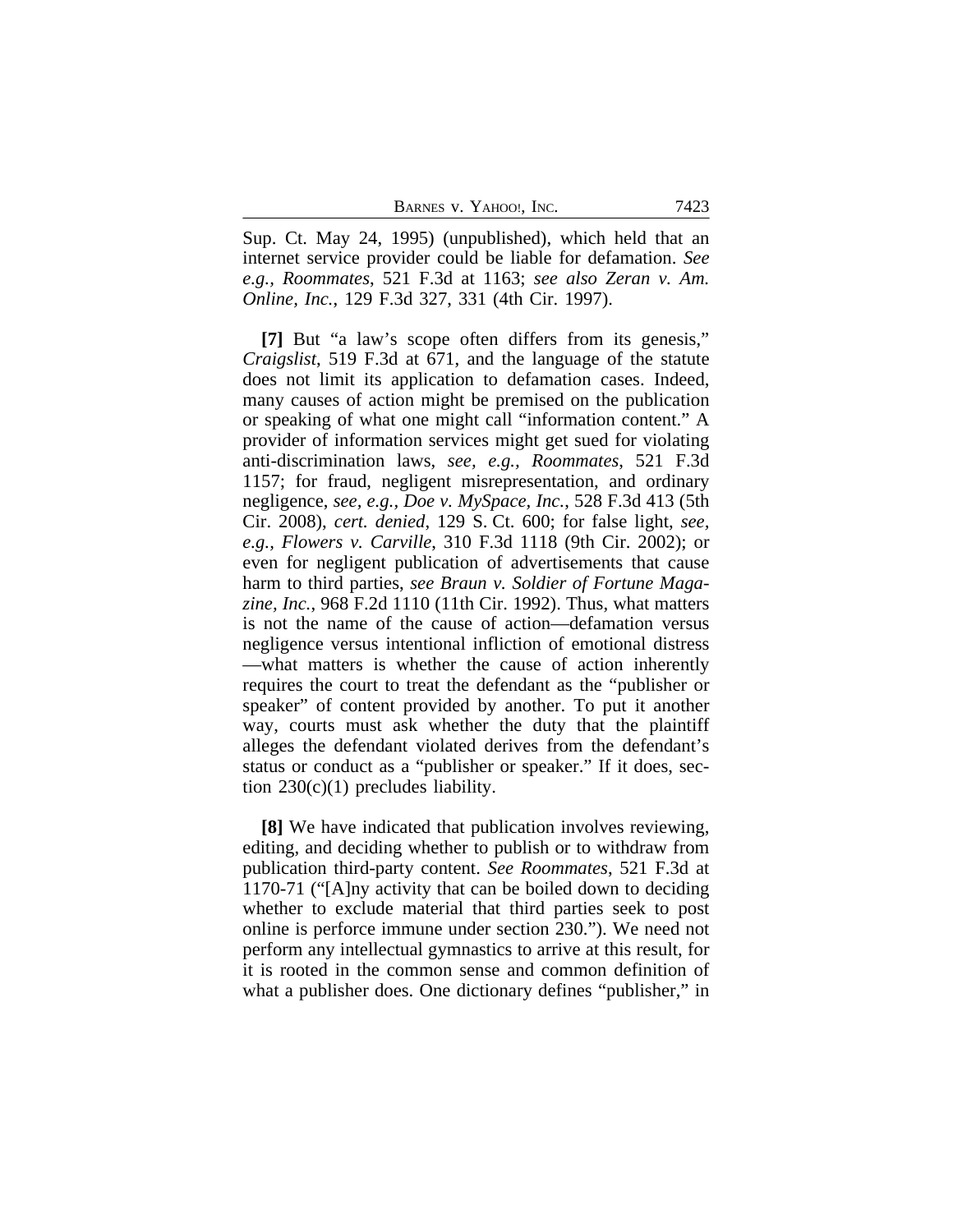relevant part, as "the reproducer of a work intended for public consumption" and also as "one whose business is publication." *See* Webster's Third New International Dictionary 1837 (Philip Babcock Gove ed., 1986). Thus, a publisher reviews material submitted for publication, perhaps edits it for style or technical fluency, and then decides whether to publish it.**<sup>8</sup>** *See also Zeran*, 129 F.3d at 330 (listing "deciding whether to publish, withdraw, postpone or alter content" as examples of "a publisher's traditional editorial functions").

## III

Which leads us to whether Barnes, in her negligent undertaking claim, seeks to treat Yahoo as a "publisher or speaker" of the indecent profiles in order to hold Yahoo liable.

## A

The Oregon law tort that Barnes claims Yahoo committed derives from section 323**<sup>9</sup>** of the Restatement (Second) of Torts, which states: One who undertakes, gratuitously or for consideration, to render services to another which he should recognize as necessary for the protection of the other's person or things, is subject to liability to the other for physical harm resulting from his failure to exercise reasonable care to perform his undertaking, if

(a) his failure to exercise such care increases the risk of such harm, or

**<sup>8</sup>**As we pointed out in *Batzel*, it is immaterial whether this decision comes in the form of deciding what to publish in the first place or what to remove among the published material. 333 F.3d at 1032. This is particularly so in the context of the internet, where material can be "posted" and "unposted" with ease.

<sup>&</sup>lt;sup>9</sup>We do not decide in this appeal whether Barnes has properly alleged this cause of action under Oregon law.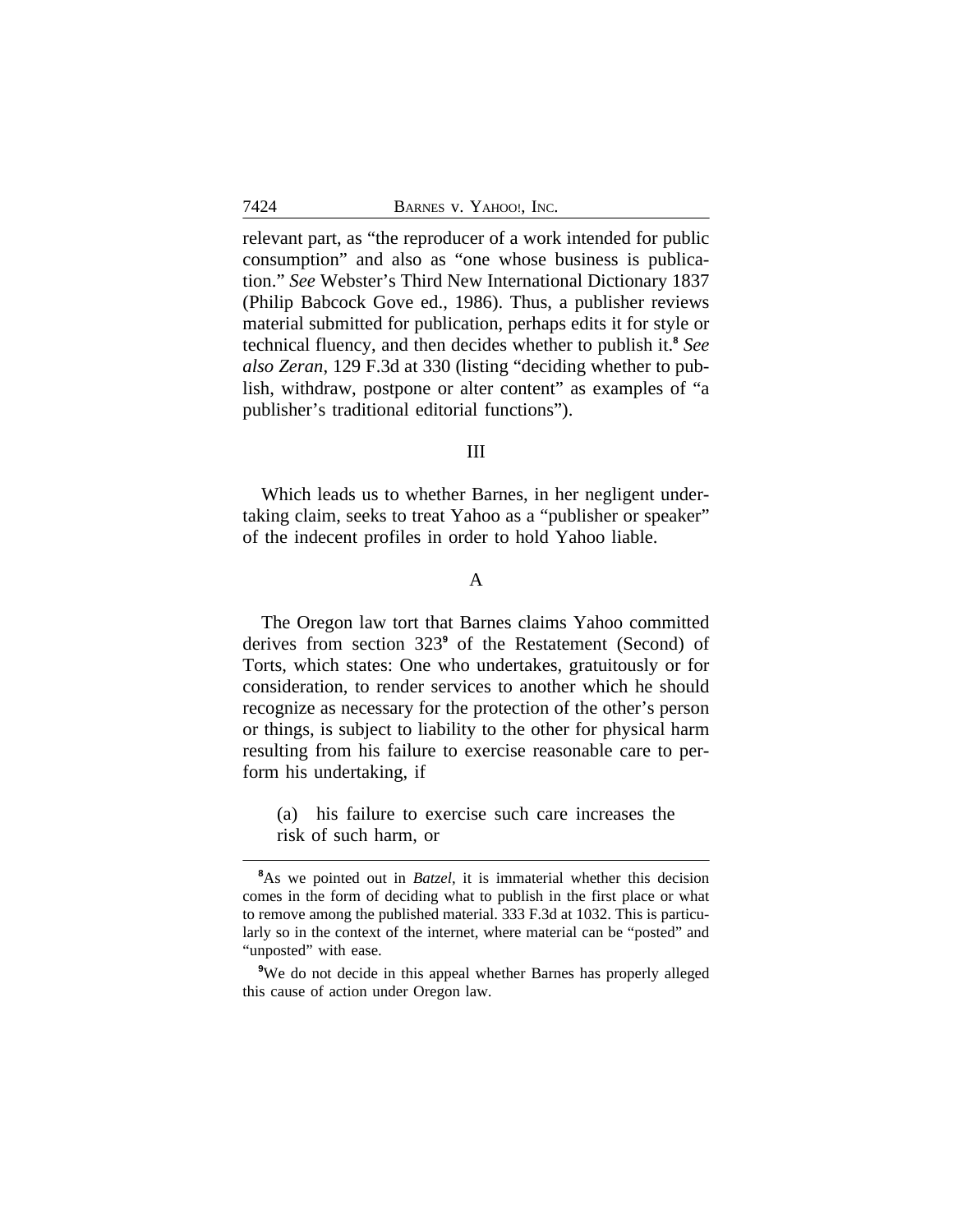(b) the harm is suffered because of the other's reliance upon the undertaking.

Barnes argues that this tort claim would not treat Yahoo as a publisher. She points to her complaint, which acknowledges that although Yahoo "may have had no initial responsibility to act, once [Yahoo,] through its agent, undertook to act, [it] must do so reasonably." According to Barnes, this makes the undertaking, not the publishing or failure to withdraw from publication, the source of liability. Under this theory, Barnes' cause of action would evade the reach of section 230(c) entirely because it treats Yahoo not as a publisher, but rather as one who undertook to perform a service and did it negligently.

**[9]** We are not persuaded. As we implied above, a plaintiff cannot sue someone for publishing third-party content simply by changing the name of the theory from defamation to negligence. Nor can he or she escape section 230(c) by labeling as a "negligent undertaking" an action that is quintessentially that of a publisher. The word "undertaking," after all, is meaningless without the following verb. That is, one does not merely undertake; one undertakes *to do* something. And what is the undertaking that Barnes alleges Yahoo failed to perform with due care? The removal of the indecent profiles that her former boyfriend posted on Yahoo's website. But removing content is something publishers do, and to impose liability on the basis of such conduct necessarily involves treating the liable party as a publisher of the content it failed to remove. *See Craigslist*, 519 F.3d at 671 (finding defendant protected because "only in a capacity as publisher could [the defendant] be liable under § 3604(c) [of the Fair Housing Act]"). In other words, the duty that Barnes claims Yahoo violated derives from Yahoo's conduct as a publisher—the steps it allegedly took, but later supposedly abandoned, to de-publish the offensive profiles. It is because such conduct is *publishing conduct* that we have insisted that section 230 protects from liability "any activity that can be boiled down to deciding whether to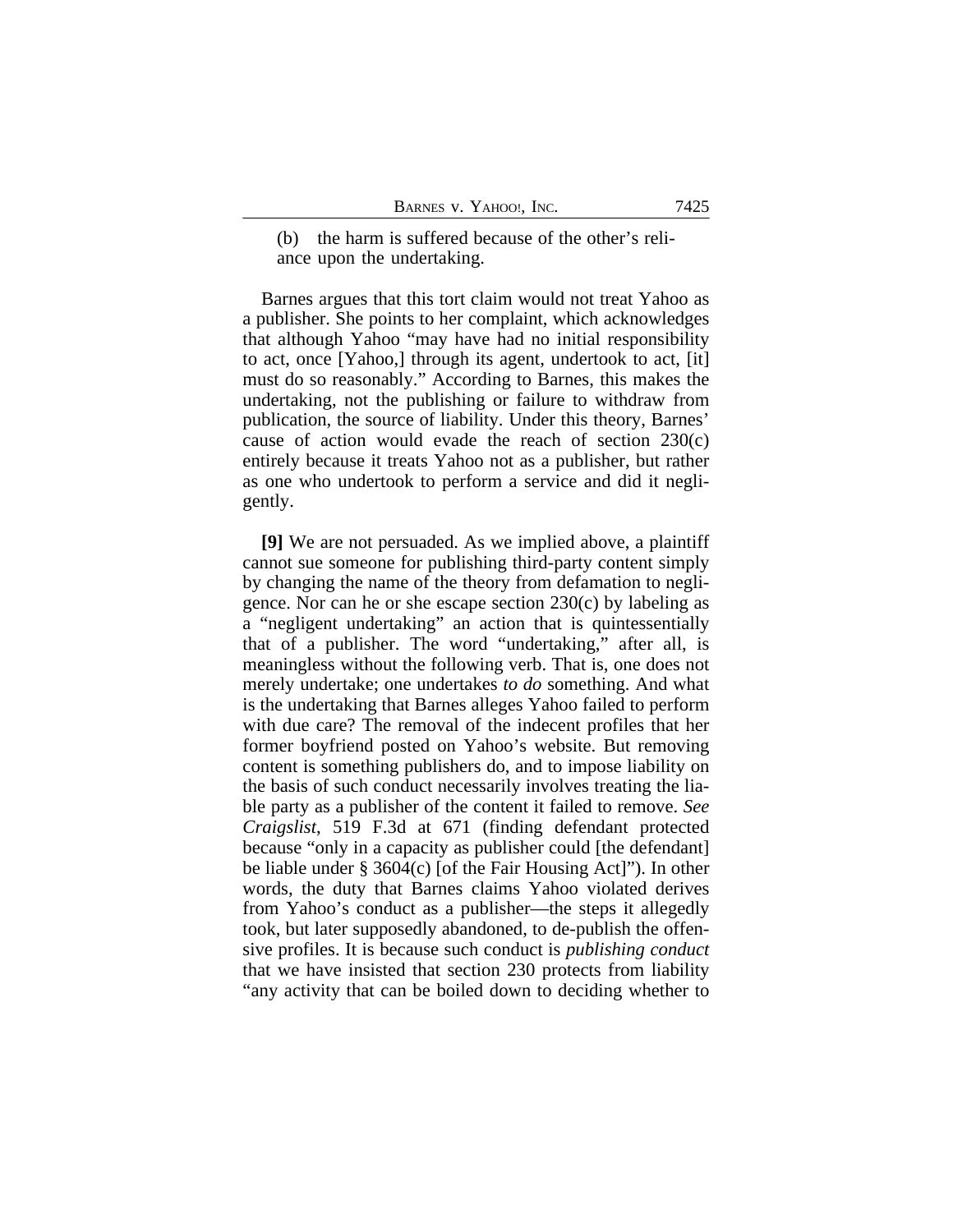exclude material that third parties seek to post online." *Roommates*, 521 F.3d at 1170-71.

Although the tort of defamation is not the only form of liability for publishers to which subsection  $(c)(1)$  applies, its reach confirms our conclusion. Indeed, we note that Yahoo could be liable for defamation for precisely the conduct of which Barnes accuses it. Defamation law sometimes imposes "an affirmative duty to remove a publication made by another." Prosser and Keaton on Torts § 113, at 803. Courts have applied this principle, including in a case that reads like a low-tech version of the situation before us. In *Hellar v. Bianco*, 244 P.2d 757, 758 (Cal. Ct. App. 1952), a woman received a phone call from a man who sought to arrange an unconventional, but apparently amorous, liaison. *Id.* at 758. After being rebuffed, the man informed the woman that her phone number appeared on the bathroom wall of a local bar along with writing indicating that she "was an unchaste woman who indulged in illicit amatory ventures." *Id.* The woman's husband promptly called the bartender and demanded he remove the defamatory graffito, which the bartender said he would do when he got around to it. *Id.* at 758- 59. Shortly thereafter, the husband marched to the bar, policeman in tow, and discovered the offending scrawl still gracing the wall. *Id*. at 759. He defended his wife's honor by suing the bar's owner.

**[10]** The California Court of Appeal held that it was "a question for the jury whether, after knowledge of its existence, [the bar owner] negligently allowed the defamatory matter to remain for so long a time as to be chargeable with its republication." *Id.* at 759. This holding suggests that Yahoo could have been sued under our facts for defamation, one of the elements of which is publication, which strongly confirms our view that section  $230(c)(1)$  bars this lawsuit.<sup>10</sup>

**<sup>10</sup>***Hellar* is not an anomaly, but of a piece with a longstanding theory of defamation liability. *See Byrne v. Dean*, (1937) 1 K.B. 818; *Tidmore*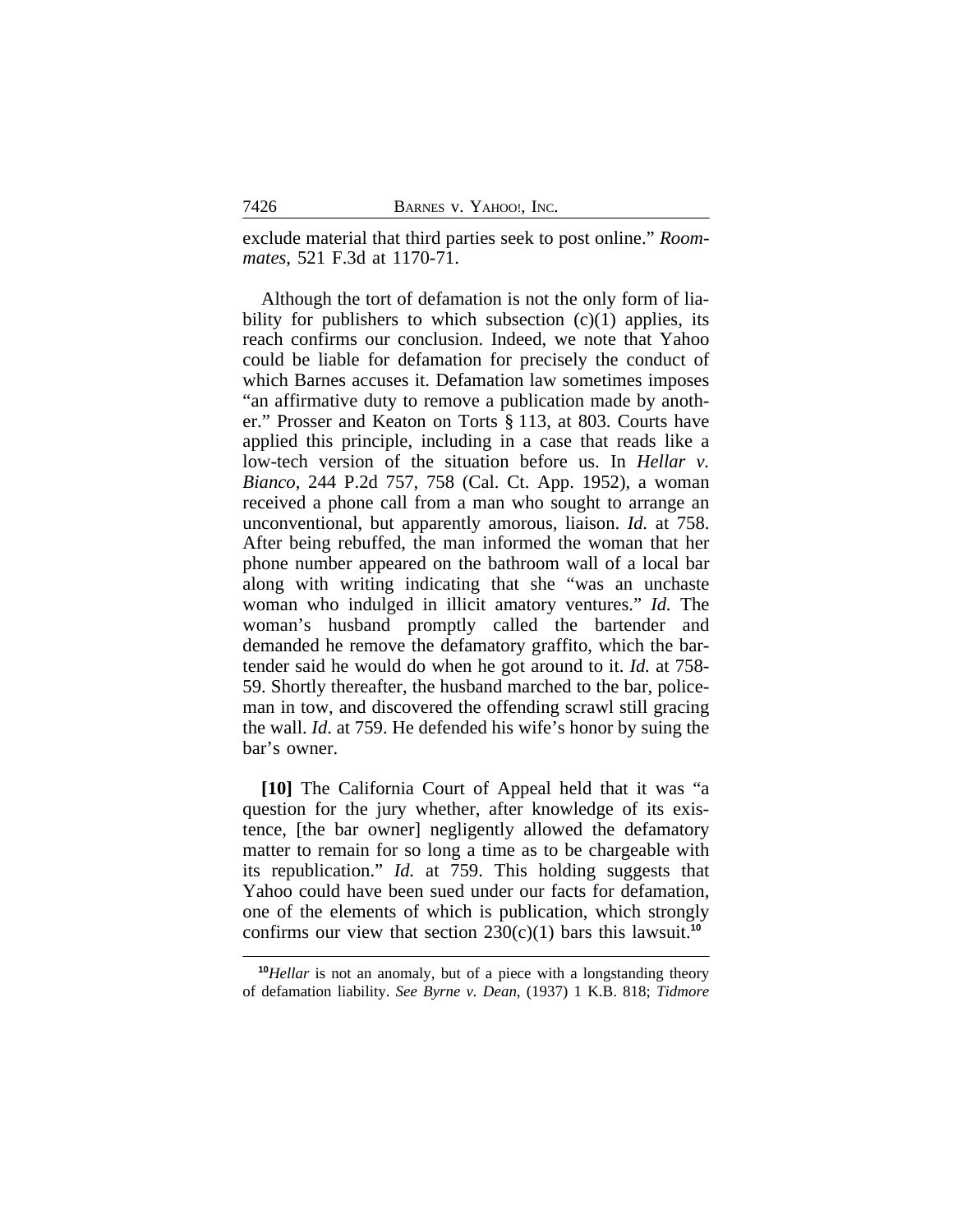Barnes argues that, even if subsection  $230(c)(1)$  applies to this tort in a general sense, it does not cover her claim because she is suing Yahoo as a distributor, not as a publisher. This argument asks us to join an ongoing academic debate, which has developed in response to the Fourth Circuit's *Zeran* opinion, on whether "publisher" in subsection  $230(c)(1)$  means only "primary publisher" or both "primary publisher" and "distributor," also known as a "secondary publisher," for purposes of defamation liability.

To understand this debate, we briefly sketch the liability of publishers and distributors in defamation law. One of the elements of the tort of defamation is "publication" of the defamatory matter, which simply means "communication intentionally or by a negligent act to one other than the person defamed." Restatement (Second) of Torts § 577(1) (1965). It is well established that "[e]very repetition of the defamation is a publication in itself," whether or not the person repeating the defamation attributes it to its source. Prosser & Keaton § 113, at 799. "[E]veryone who takes part in the publication, as in the case of the owner, editor, printer, vendor, or even carrier of a newspaper is charged with publication." *Id.; see also Cianci v. New Times Publ'g Co.*, 639 F.2d 54, 60-61 (2d Cir. 1980) (noting the "black-letter rule that one who republishes a libel is subject to liability just as if he had published it originally" (internal quotation marks omitted)). However, defamation law assigns different requirements of fault in order to hold someone liable for different forms of publication. Hence, it became "necessary to classify participants into three categories: primary publishers, secondary publishers or

## B

*v. Mills*, 32 So. 2d 769 (Ala. Ct. App. 1947). *Contra Scott v. Hull*, 259 N.E.2d 160 (Ohio Ct. App. 1970) (accepting the *Byrne* line of cases but distinguishing it on the ground that the writing was on the outside of the proprietor's building and, thus, not [the tenant's] responsibility to remove).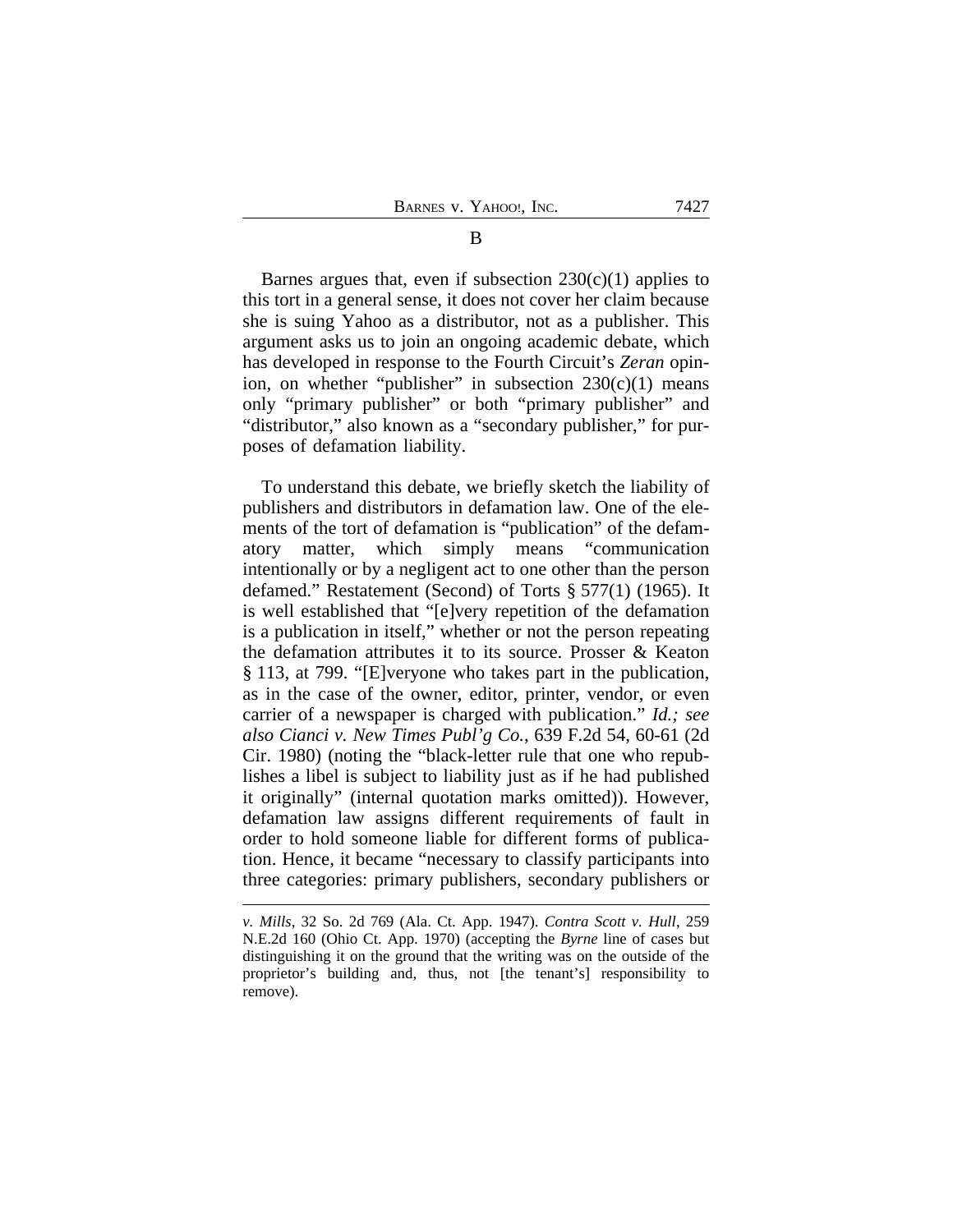disseminators, and those who are suppliers of equipment and facilities and are not publishers at all." Prosser & Keaton, § 113 at 803. Primary publishers were held to a strict liability standard, whereas secondary publishers were only liable for publishing defamation with actual or constructive knowledge of its defamatory character. *Id.* at 810-11. Secondary publishers came to be known as distributors, *see, e.g., Cubby, Inc. v. CompuServe, Inc.*, 776 F. Supp. 135, 139 (S.D.N.Y. 1991).

Pointing to this legal background, Barnes argues that the term "publisher" in section  $230(c)(1)$  refers only to primary publishers and not to secondary publishers or distributors. She argues that because Congress enacted section 230 to overrule *Stratton Oakmont*, which held an internet service provider liable as a primary publisher, not a distributor, the statute does no more than overrule that decision's application of publisher liability. In *Zeran*, the Fourth Circuit rejected a similar argument, concluding that so-called distributor liability is merely a subset of publisher liability for purposes of defamation law. 129 F.3d at 332. We have taken note of this issue before, but have not yet had to rule on it for ourselves. *See Batzel*, 333 F.3d at 1027 n.10 ("We ... need not decide whether § 230(c)(1) encompasses both publishers and distributors.").

In our view, however, we need not resolve the dispute at all, because it has little to do with the meaning of the statutory language. As noted above, section  $230(c)(1)$  precludes courts from treating internet service providers as publishers not just for the purposes of defamation law, with its particular distinction between primary and secondary publishers, but in general. The statute does not mention defamation, and we decline to read the principles of defamation law into it. In any event, if the reach of section  $230(c)(1)$  were fastened so tightly to the nuances of defamation law, our *Roommates* opinion, which dealt with a lawsuit under the Fair Housing Act, would simply have declared that the provision did not apply because there was no claim of defamation. We will not engage in an analy-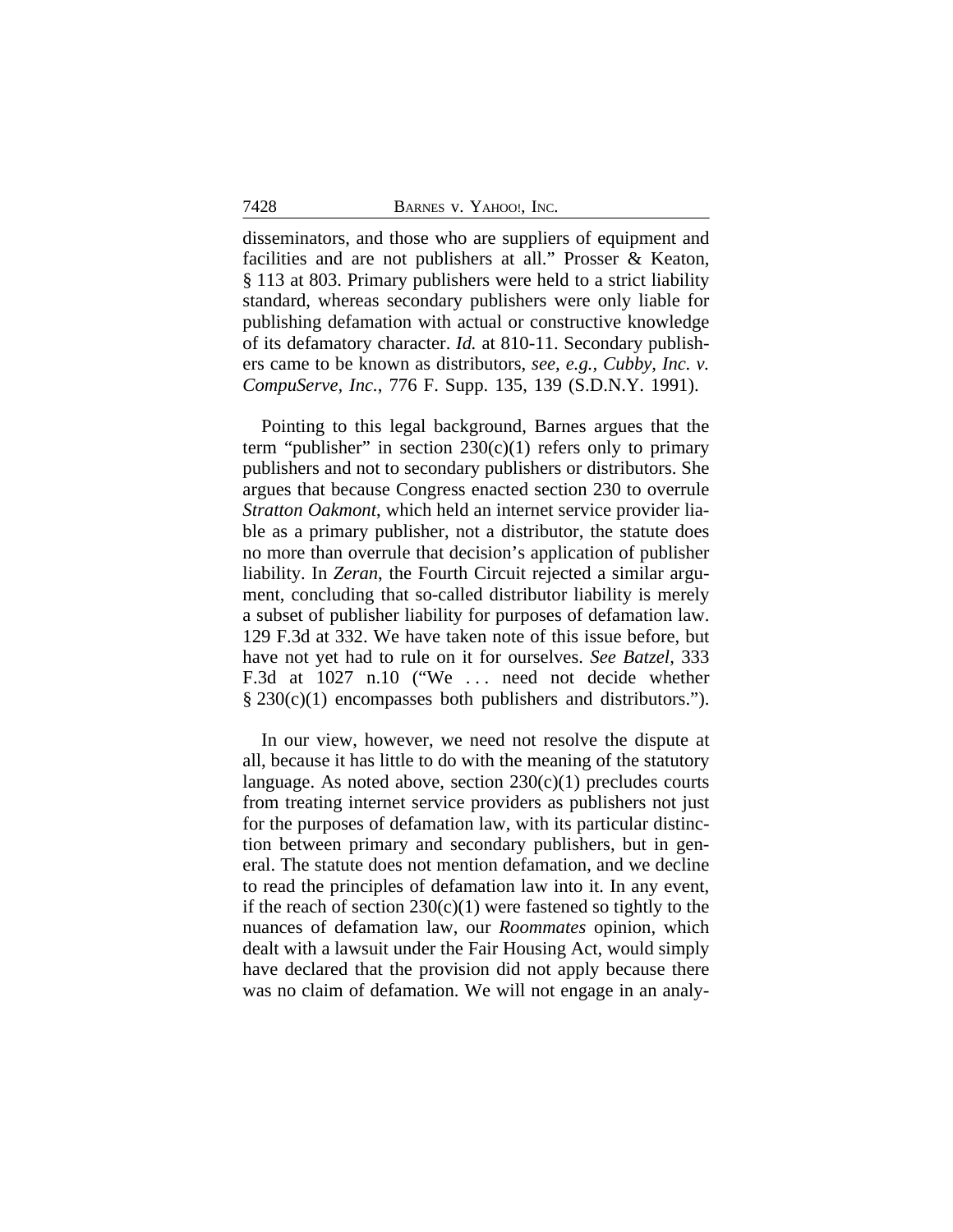sis so contrary to the reasoning, and even some of the holding, of our precedent.

Nor do we find particularly edifying the debate over the exact reach of *Stratton Oakmont*, the New York case Congress apparently meant to overrule. As the Seventh Circuit has recognized,

[a]lthough the impetus for the enactment of  $\S 230(c)$ as a whole was a [decision] holding an information content provider liable, as a publisher, because it had exercised some selectivity with respect to the sexually oriented material it would host for customers, a law's scope often differs from its genesis. Once the legislative process gets rolling, interest groups seek (and often obtain) other provisions.

*Craigslist*, 519 F.3d at 671. Both parties make a lot of sound and fury on the congressional intent of the immunity under section 230, but such noise ultimately signifies nothing. It is the language of the statute that defines and enacts the concerns and aims of Congress; a particular concern does not rewrite the language.

#### C

Leaving no stone unturned, Barnes reminds us that the statutory purpose of the Amendment is to encourage websites affirmatively to police themselves, not to provide an excuse for doing nothing. This argument from statutory purpose has more force to it, because section 230(c) is, after all, captioned "Protection for 'good samaritan' blocking and screening of offensive material." *Cf. Roommates*, 521 F.3d at 1163-64. It would indeed be strange for a provision so captioned to provide equal protection as between internet service providers who do nothing and those who attempt to block and screen offensive material. As the Seventh Circuit has recognized, if section (c) did provide equal protection, then "[internet ser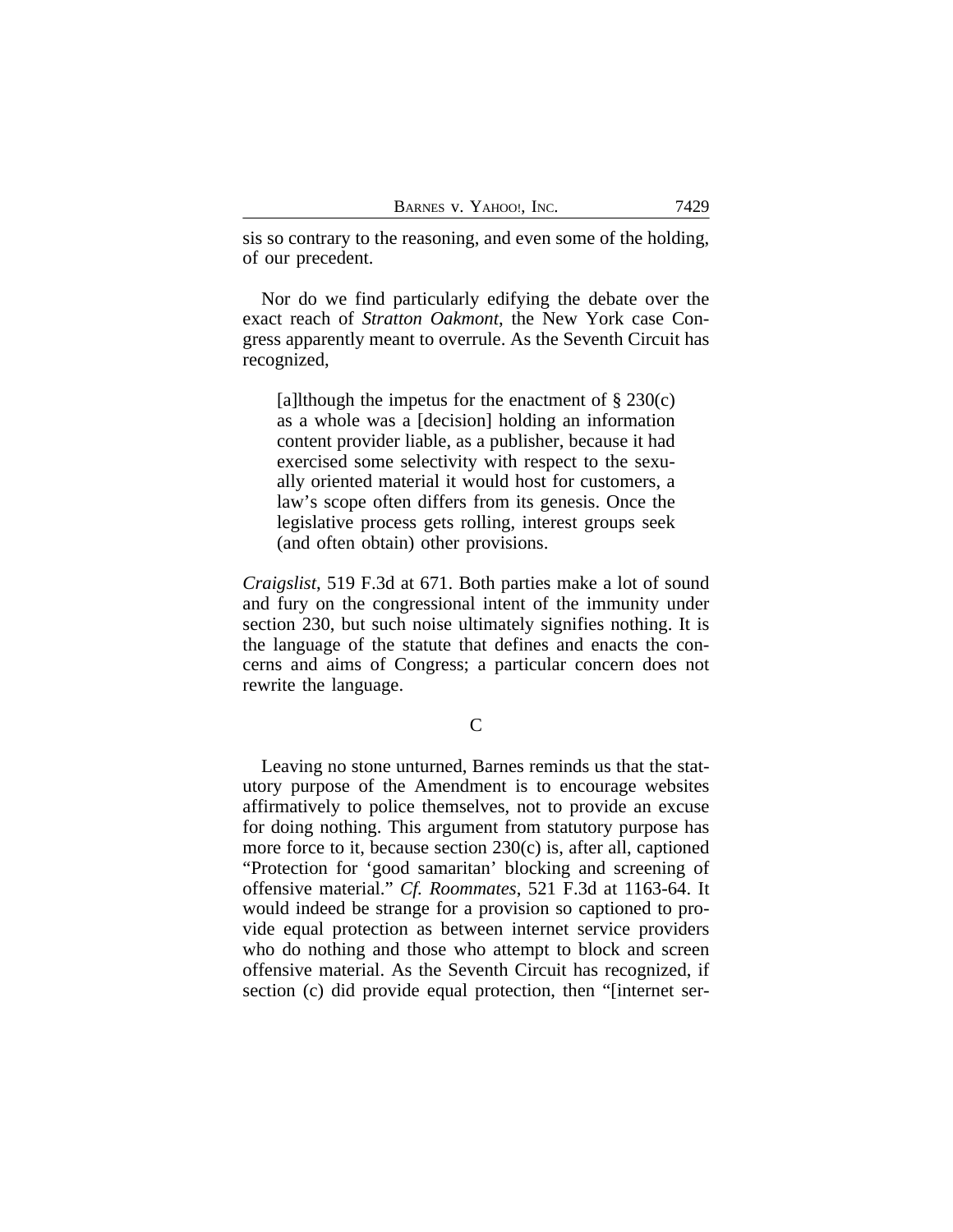vice providers] may be expected to take the do-nothing option and enjoy immunity" because "precautions are costly." *GTE Corp.*, 347 F.3d at 660.

**[11]** A closer look at the whole of section 230(c), we believe, makes sense of this apparent contradiction. Subsection (c)(1), by itself, shields from liability all publication decisions, whether to edit, to remove, or to post, with respect to content generated entirely by third parties. Subsection (c)(2), for its part, provides an additional shield from liability, but only for "any action voluntarily taken in good faith to restrict access to or availability of material that the provider . . . considers to be obscene ... or otherwise objectionable." § 230(c)(2)(A). Crucially, the persons who can take advantage of this liability are not merely those whom subsection  $(c)(1)$ already protects, but *any* provider of an interactive computer service. *See* § 230(c)(2). Thus, even those who cannot take advantage of subsection  $(c)(1)$ , perhaps because they developed, even in part, the content at issue, *see Roommates*, 521 F.3d at 1162-63, can take advantage of subsection (c)(2) if they act to restrict access to the content because they consider it obscene or otherwise objectionable. Additionally, subsection (c)(2) also protects internet service providers from liability not for publishing or speaking, but rather for actions taken to restrict access to obscene or otherwise objectionable content.**<sup>11</sup>**

Thus, we must reject Barnes' contention that it does violence to the statutory scheme to bar her suit for negligent undertaking. To summarize, we hold that section  $230(c)(1)$ bars Barnes' claim, under Oregon law, for negligent provision of services that Yahoo undertook to provide. The district court properly granted Yahoo's motion to dismiss that cause of action.

<sup>&</sup>lt;sup>11</sup>It might be more straightforward to narrow the meaning of "publisher" liability to include only affirmative acts of publication but not the refusal to remove obscene material. That path, however, is closed to us. *Batzel*, 333 F.3d at 1032.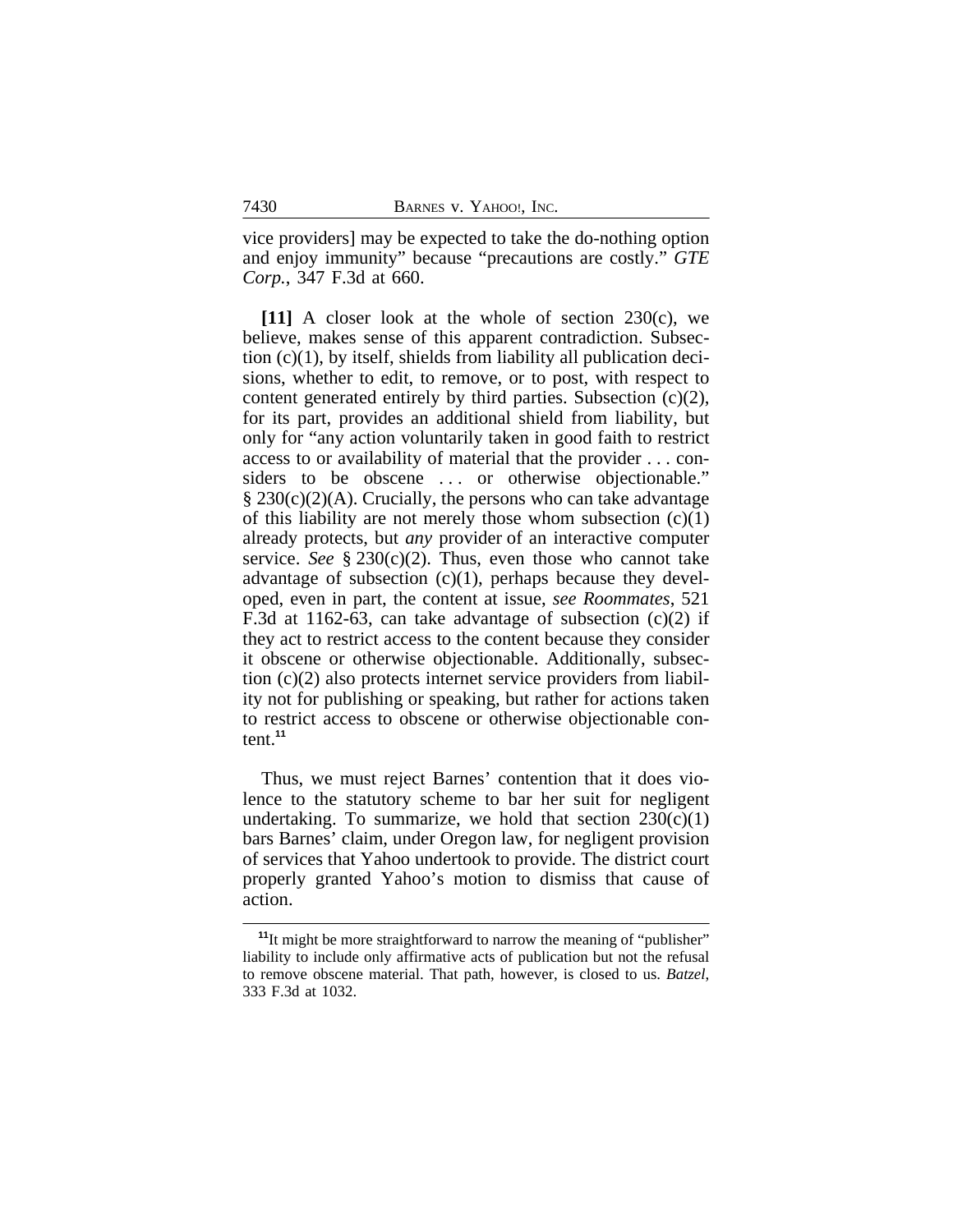#### IV

As we indicated above, Barnes' complaint could also be read to base liability on section 90 of the Restatement (Second) of Contracts, which describes a theory of recovery often known as promissory estoppel. At oral argument, counsel for Barnes acknowledged that its tort claim might be "recast" in terms of promissory estoppel. We think it might, and in analyzing it as such now we add that liability for breach of promise is different from, and not merely a rephrasing of, liability for negligent undertaking.

#### A

**[12]** Oregon has accepted promissory estoppel as a theory of recovery. *Bixler v. First Nat'l Bank of Or.*, 619 P.2d 895, 898 (Or. Ct. App. 1980) (citing *Schafer v. Fraser*, 290 P.2d 190, 199-206 (Or. 1955)). The "principal criteria" that determine "when action renders a promise enforceable" under this doctrine are: " $(1)$  a promise[;]  $(2)$  which the promisor, as a reasonable person, could foresee would induce conduct of the kind which occurred[;] (3) actual reliance on the promise[;] (4) resulting in a substantial change in position." *Id.* at 899.**<sup>12</sup>**

In most states, including Oregon, " '[p]romissory estoppel' is not a 'cause of action' in itself; rather it is a subset of a theory of recovery based on a breach of contract and serves as a substitute for consideration." *Rick Franklin Corp. v. State ex rel. Dep't of Transp.*, 140 P.3d 1136, 1140 n.5 (Or. Ct. App. 2006). "A promise binding under [section 90 of the Restatement] *is* a contract . . . ." Restatement (Second) of Contracts § 90 cmt. d (emphasis added).

**<sup>12</sup>**As we analyze here the reach of a federal statute that applies to all fifty states, we discuss the law of contracts generally. However, Oregon law applies to Barnes' contract claim. Any conflict between this discussion and Oregon law is to be resolved, on remand, in favor of Oregon law.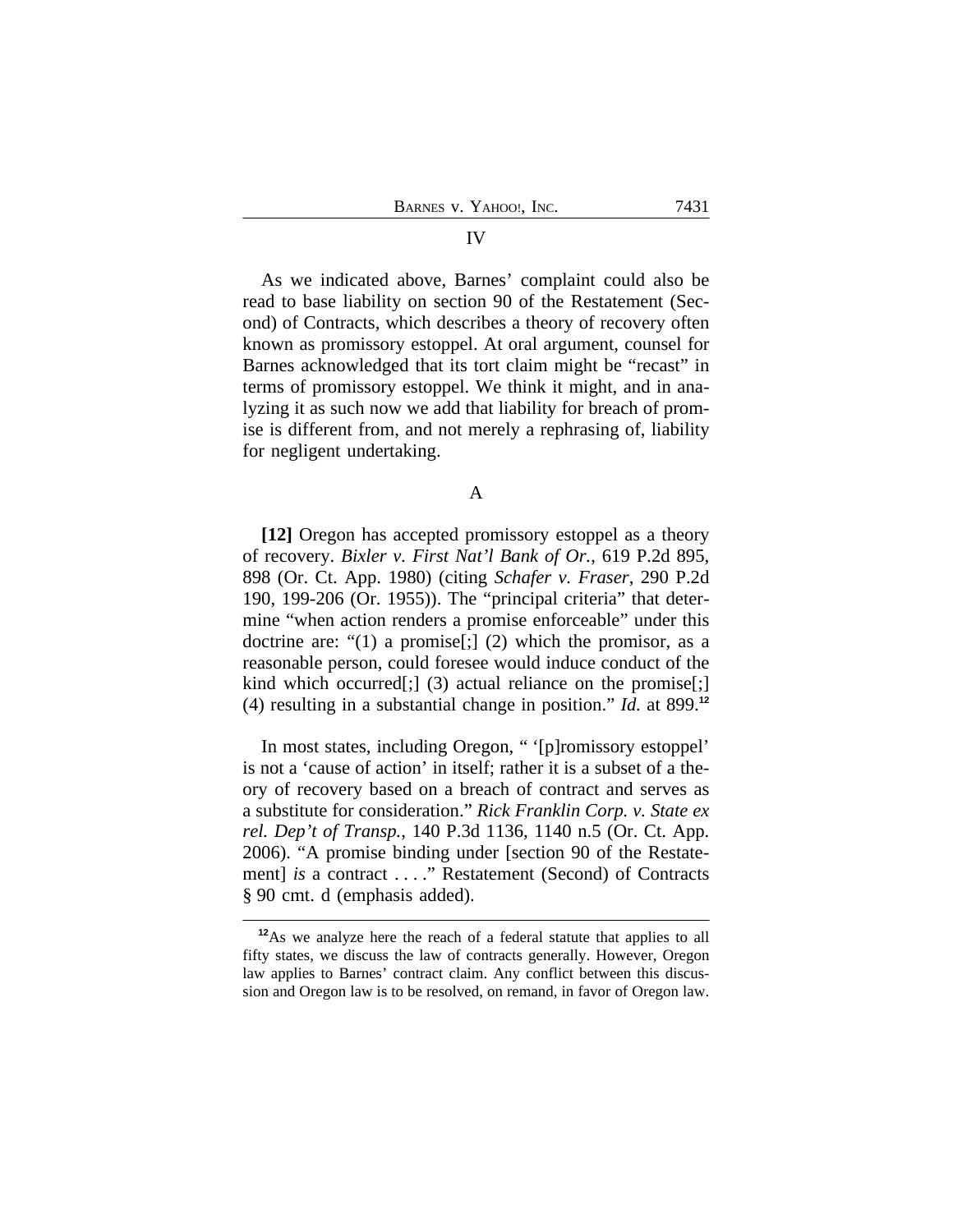Thus, aside from consideration, ordinary contract principles usually apply.**<sup>13</sup>** Just as "[c]ontract law is designed to protect the expectations of the contracting parties," 1 Samuel Williston & Richard A. Lord, A Treatise on the Law of Contracts § 1.1 (4th ed. 2007), so is promissory estoppel. Similarly, the majority rule in this country is that "any promise which is to serve as the basis for a promissory estoppel claim or defense [ ] be as clear and well defined as a promise that could serve as an offer, or that otherwise might be sufficient to give rise to a traditional contract supported by consideration." 1 Williston & Lord, *supra* § 8.7; *see also id.* § 8.6 ("there must be a promise, gratuitous at least in the sense that there is no consideration to make it binding").

This philosophy is reflected in the so-called "promissory nature" of contract. *Id.* It is no small thing for courts to enforce private bargains. The law justifies such intervention only because the parties manifest, ex ante, their mutual desire that each be able to call upon a judicial remedy if the other should breach. Thus the Restatement defines a promise as "a *manifestation of intention* to act or refrain from acting in a specified way, so made as to justify a promisee in understanding that a commitment has been made." Restatement (Second) of Contracts § 2(1) (emphasis added). "A promisor manifests an intention if he believes or has reason to believe that the promisee will infer that intention from his words or conduct." *Id.* § 2 cmt. b.

**[13]** Such, then, is the promise that promissory estoppel requires: one that the promissor intends, actually or construc-

**<sup>13</sup>**One area where promissory estoppel does vary ordinary contract principles is in the damages. Although "full-scale enforcement by normal remedies is often appropriate," Restatement (Second) of Contracts § 90 comment d, some courts have awarded damages to compensate the promisee for his expected benefit (ordinary contract damages), while others have awarded damages to compensate the promisee for his detrimental reliance, *see Jackson v. Morse*, 871 A.2d 47, 52-53 (N.H. 2005) (collecting cases).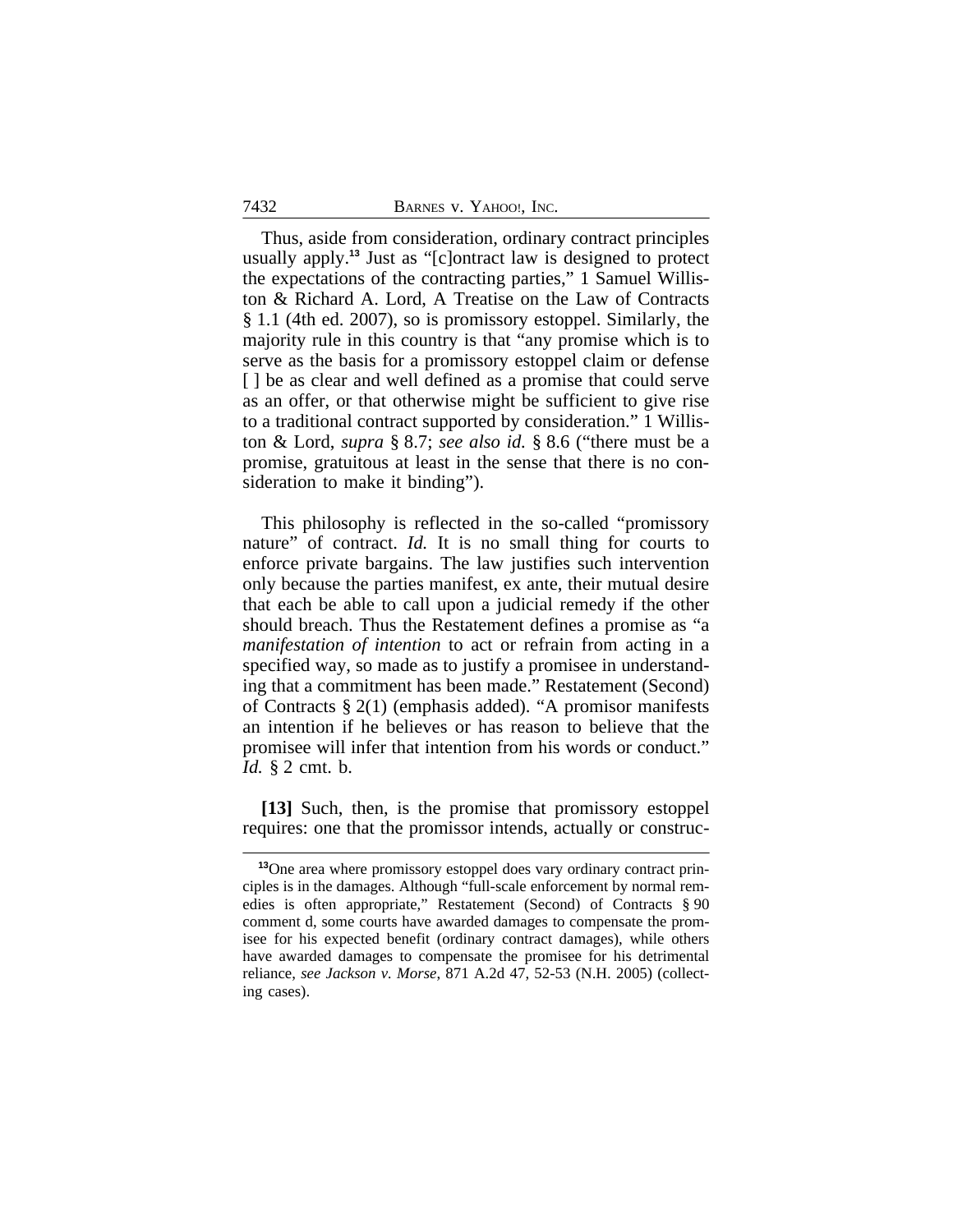BARNES V. YAHOO!, INC. 7433

tively, to induce reliance on the part of the promisee. From such intention courts infer the intention that the promise be legally enforceable. Thus, when A sues B for breach of contract, A is alleging that B violated an obligation that B intended to be legally enforceable. In promissory estoppel cases, courts simply infer that intention not from consideration but from a promise that B could have foreseen would induce A's reliance.

Against this background, we inquire whether Barnes' theory of recovery under promissory estoppel would treat Yahoo as a "publisher or speaker" under the Act.

**[14]** As we explained above, subsection 230(c)(1) precludes liability when the duty the plaintiff alleges the defendant violated derives from the defendant's status or conduct as a publisher or speaker. In a promissory estoppel case, as in any other contract case, the duty the defendant allegedly violated springs from a contract—an enforceable promise—not from any non-contractual conduct or capacity of the defendant. *See GTE Corp.*, 347 F.3d at 662 ("Maybe [the] plaintiffs would have a better argument that, *by its contracts* . . . , [the defendant] assumed a duty to protect them."). Barnes does not seek to hold Yahoo liable as a publisher or speaker of thirdparty content, but rather as the counter-party to a contract, as a promisor who has breached.

How does this analysis differ from our discussion of liability for the tort of negligent undertaking? *See supra* pp. at 5323-25. After all, even if Yahoo did make a promise, it promised to take down third-party content from its website, which is quintessential publisher conduct, just as what Yahoo allegedly undertook to do consisted in publishing activity. The difference is that the various torts we referred to above each derive liability from behavior that is identical to publishing or speaking: publishing defamatory material; publishing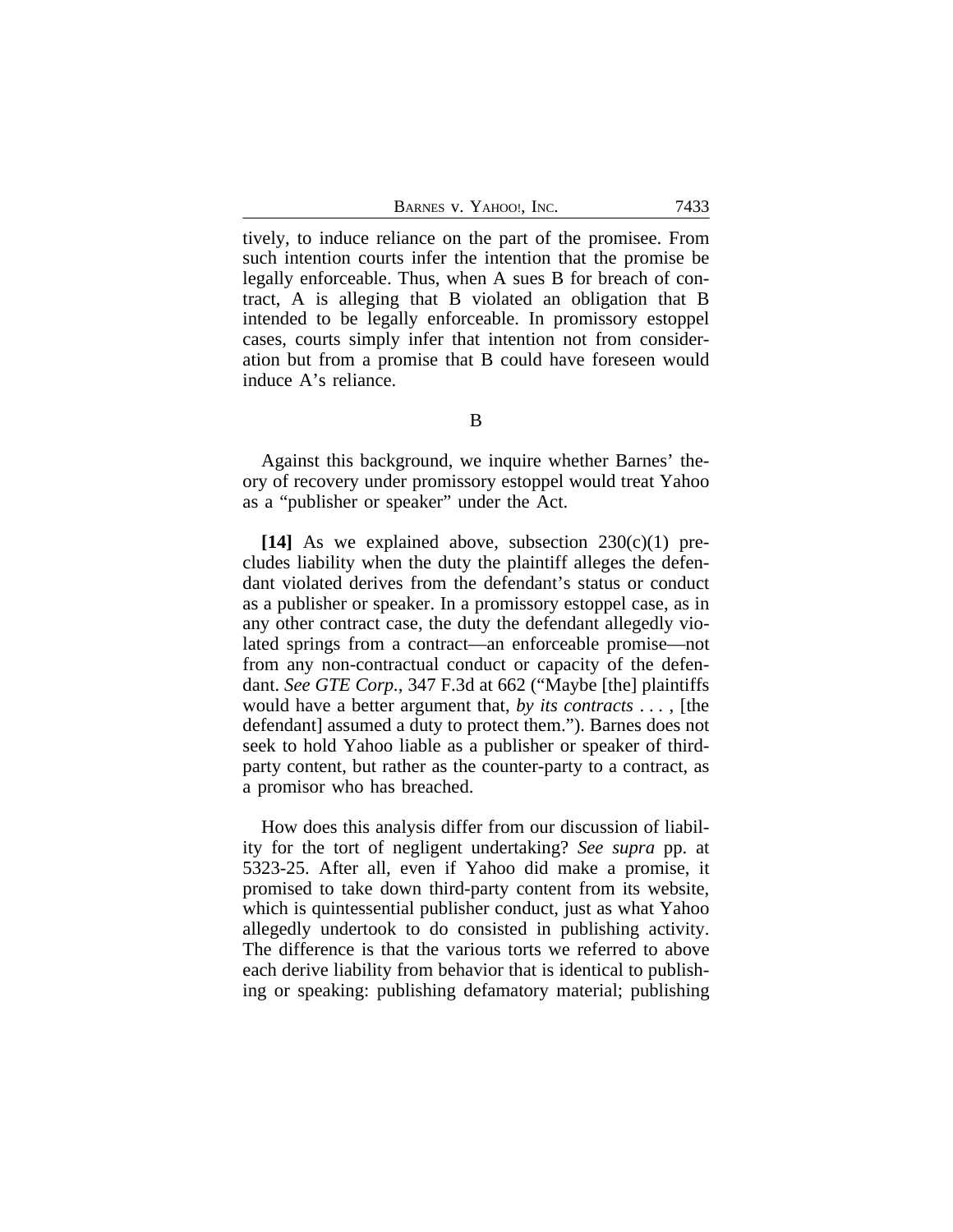material that inflicts emotional distress; or indeed attempting to de-publish hurtful material but doing it badly. To undertake a thing, within the meaning of the tort, *is* to do it.

Promising is different because it is not synonymous with the performance of the action promised. That is, whereas one cannot undertake to do something without simultaneously doing it, one can, and often does, promise to do something without actually doing it at the same time. Contract liability here would come not from Yahoo's publishing conduct, but from Yahoo's manifest intention to be legally obligated to do something, which happens to be removal of material from publication. Contract law treats the outwardly manifested intention to create an expectation on the part of another as a legally significant event. That event generates a legal duty distinct from the conduct at hand, be it the conduct of a publisher, of a doctor, or of an overzealous uncle.<sup>14</sup>

Furthermore, a court cannot simply infer a promise from an attempt to de-publish of the sort that might support tort liabil-

**<sup>14</sup>**We are aware of some potentially countervailing history. Both promissory estoppel and ordinary breach of contract actions evolved from the common law writ of assumpsit. J. B. Ames, *The History of Assumpsit*, 2 Harv. L. Rev. 1, 2-4 (1888). Assumpsit originally sounded in tort, for only formal contracts were enforceable as such until the refinement of the doctrine of consideration. *Id.* at 15-17; 1 Williston & Lord, *supra* § 1.16. The tort of negligent undertaking is the vestige of this original tort; promissory estoppel, too, retains some of the originally delictual nature of assumpsit. *Cf. Schafer v. Fraser*, 290 P.2d at 205-06; 1 Williston & Lord, *supra* § 8.1. Indeed, "it is not uncommon under modern rules of pleading for a plaintiff to assert one count based upon negligent failure to perform a gratuitous undertaking [under Restatement (Second) of Torts section 323] and another based upon promissory estoppel." 1 Williston & Lord, *supra* § 8.1.

All the same, we believe the distinction we draw is sound. Though promissory estoppel lurks on the sometimes blurry boundary between contract and tort, its *promissory* character distinguishes it from tort. That character drives our analysis here and places promissory estoppel beyond the reach of subsection  $230(c)(1)$ .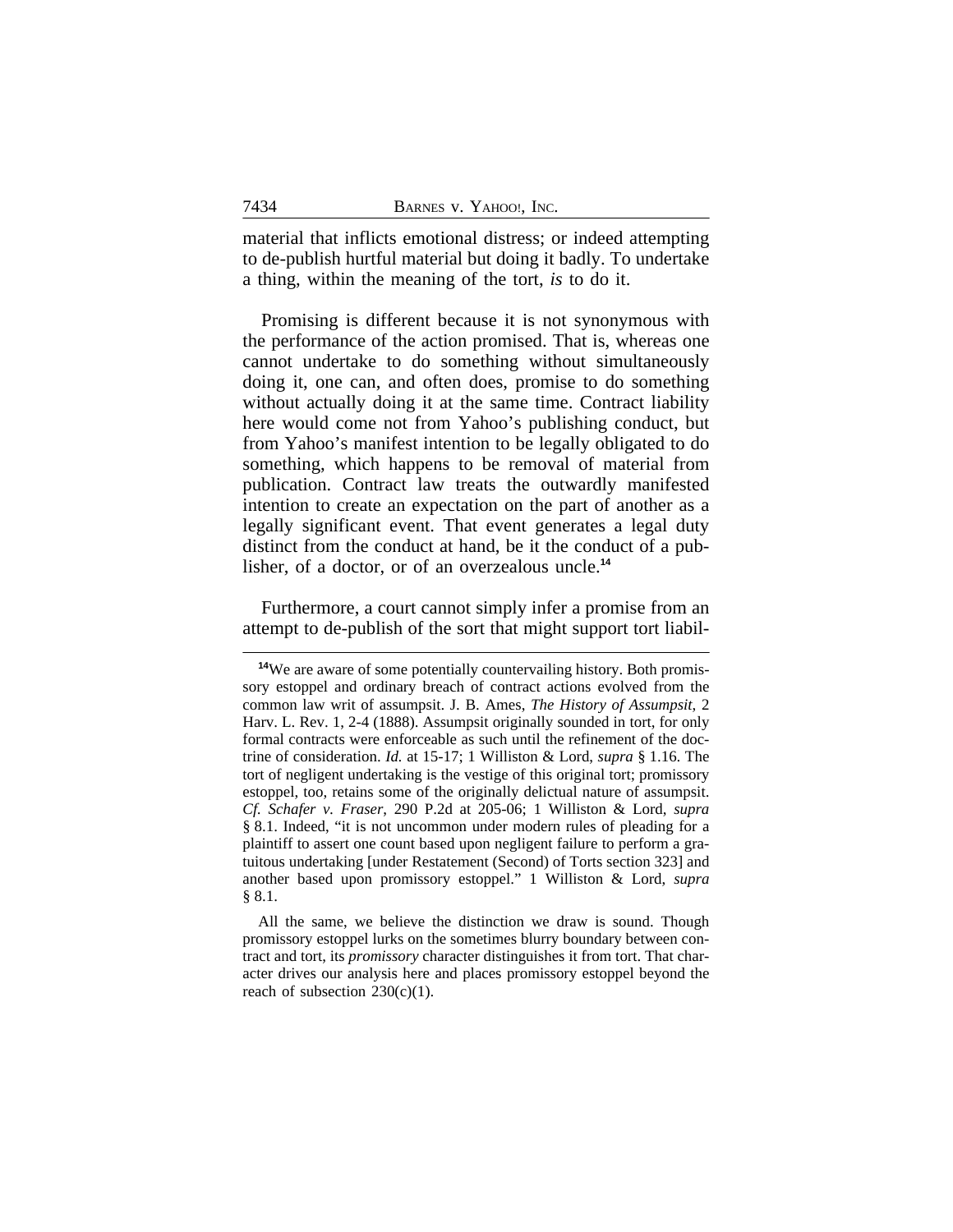BARNES V. YAHOO!, INC. 7435

ity under section 323 of the Restatement (Second) of Torts. For, as a matter of contract law, the promise must "be as clear and well defined as a promise that could serve as an offer, or that otherwise might be sufficient to give rise to a traditional contract supported by consideration." 1 Williston & Lord, *supra* § 8.7. "The formation of a contract," indeed, "requires a meeting of the minds of the parties, a standard that is measured by the objective manifestations of intent by both parties to bind themselves to an agreement." *Rick Franklin Corp.*, 140 P.3d at 1140; *see also Cosgrove v. Bartolotta*, 150 F.3d 729, 733 (7th Cir. 1998) (noting that if "[a] promise [ ] is vague and hedged about with conditions . . . . [the promisee] cannot plead promissory estoppel."). Thus a general monitoring policy, or even an attempt to help a particular person, on the part of an interactive computer service such as Yahoo does not suffice for contract liability. This makes it easy for Yahoo to avoid liability: it need only disclaim any intention to be bound. *See Workman v. United Parcel Serv. Inc.*, 234 F.3d 998, 1001 (7th Cir. 2000) ("[C]onsideration or reliance is a necessary but not a sufficient condition of the enforceability of a promise. Another necessary condition is that the promise be worded consistently with its being intended to be enforceable.").

**[15]** One might also approach this question from the perspective of waiver.<sup>15</sup> The objective intention to be bound by a promise—which, again, promissory estoppel derives from a promise that induces reasonably foreseeable, detrimental reliance—also signifies the waiver of certain defenses. A putative promisor might defend on grounds that show that the contract was never formed (the lack of acceptance or a meeting of the minds, for example) or that he could not have intended as the evidence at first suggests he did (unconscionability, duress, or incapacity, for example). Such defenses go

**<sup>15</sup>**Indeed, promissory estoppel developed in part out of cases in which "[p]romises of future action . . . relate[d] to an intended abandonment of an existing right." 1 Williston & Lord, *supra* § 8.4.